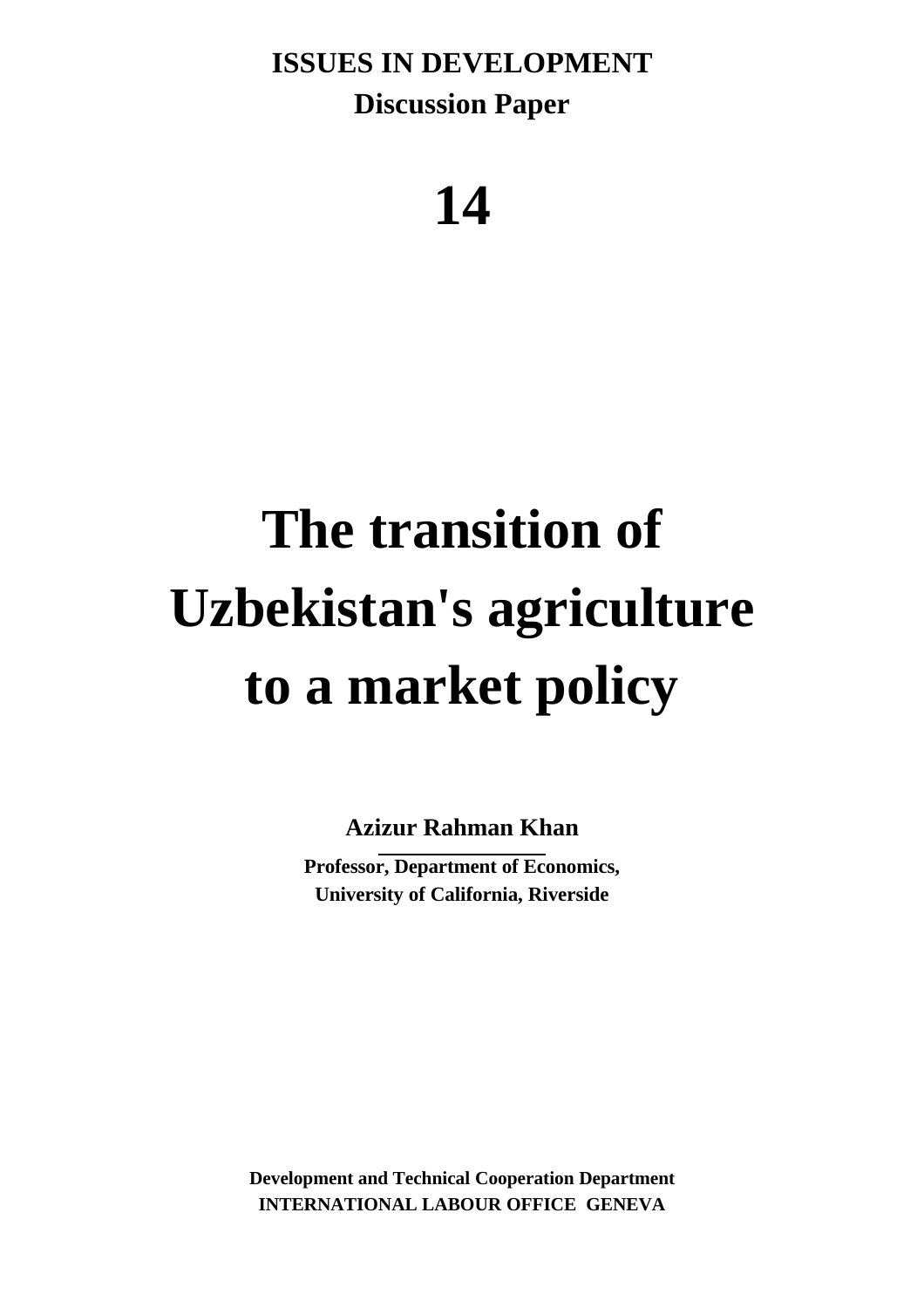Copyright © International Labour Organization 1996 ISBN 92-2-110035-9

Publications of the International Labour Office enjoy copyright under Protocol 2 of the Universal Copyright Convention. Nevertheless, short excerpts from them may be reproduced without authorization, on condition that the source is indicated. For rights or reproduction, or translation, application should be made to the ILO Publications Bureau (Rights and Permissions), International Labour Office, CH-1211 Geneva 22, Switzerland. The International Labour Office welcomes such applications.

Libraries, institutions and other users registered in the United Kingdom with the Copyright Licensing Agency, 90 Tottenham Court road, London W1P 9HE (Fax:+44 171 436 3986), in the United States with the Copyright Clearance Center, 222 Rosewood Drive, Danvers, MA 01923 (Fax:+ 1 508 750 4470), or in other countries with associated Reproduction Rights Organizations, may make photocopies in accordance with the licences issued to them for this purpose.

Reference to names of firms and commercial products and processes does not imply their endorsement by the International Labour Office, and any failure to mention a particular firm, commercial product or process is not a sign of disapproval.

ILO publications can be obtained through major booksellers or ILO local offices in many countries, or direct from ILO Publications, International Labour Office, CH-1211 Geneva 22, Switzerland. Catalogues or lists of new publications are available free of charge from the above address.

The designations employed in ILO publications, which are in conformity with United Nations practice, and the presentation of material therein do not imply the expression of any opinion whatsoever on the part of the International Labour Office concerning the legal status of any country, area or territory or of its authorities, or concerning the delimitation of its frontiers.

The responsibility for opinions expressed in signed articles, studies and other contributions rests solely with their authors, and publication does not constitute an endorsement by the International Labour Office of the opinions expressed in them.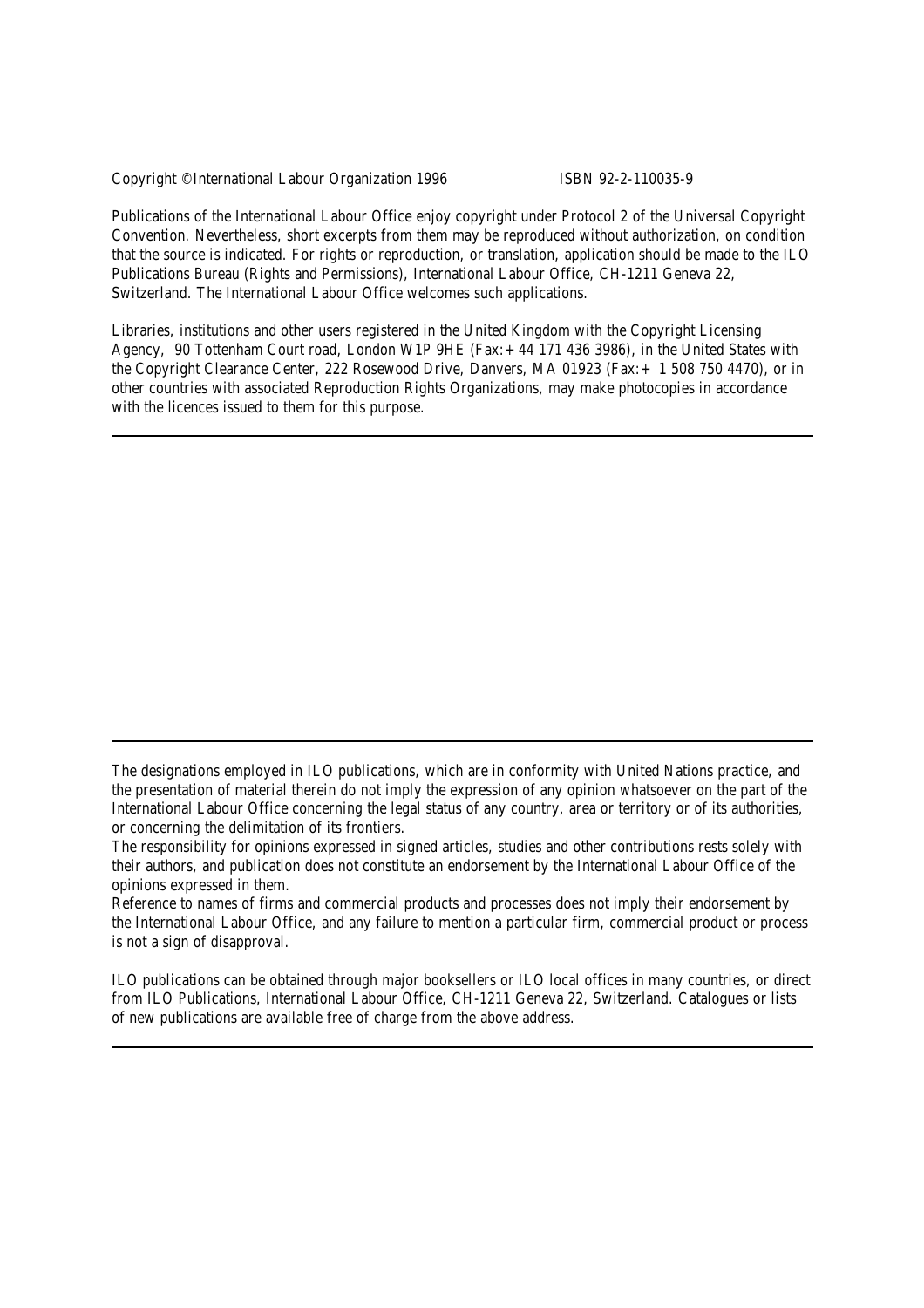# **Contents**

| <b>Preface</b> |                                                                                                                                                                        | $\mathbf{V}$                                                  |
|----------------|------------------------------------------------------------------------------------------------------------------------------------------------------------------------|---------------------------------------------------------------|
| 1.             | <b>Introduction</b>                                                                                                                                                    | $\mathbf{1}$                                                  |
| 2.             | Output, income and employment in agriculture since independence<br>Change in output and income<br>2.1<br>2.2<br>Change in employment                                   | 3<br>$\overline{4}$                                           |
| 3.             | <b>Institutional reforms in agriculture</b><br>The abolition of the sovkhozy<br>3.1<br>The development of individual farming<br>3.2<br>Other forms of ownership<br>3.3 | $\boldsymbol{6}$<br>$\boldsymbol{6}$<br>$\boldsymbol{6}$<br>8 |
| 4.             | <b>Incentives</b>                                                                                                                                                      | 8                                                             |
| 5.             | <b>Conclusions and future policy</b>                                                                                                                                   | 12                                                            |
|                | <b>Annex A</b>                                                                                                                                                         | 14                                                            |
|                | <b>Annex B</b>                                                                                                                                                         | 15                                                            |
| <b>Notes</b>   |                                                                                                                                                                        | 17                                                            |
|                | <b>Issues in Development Discussion Papers</b>                                                                                                                         | 19                                                            |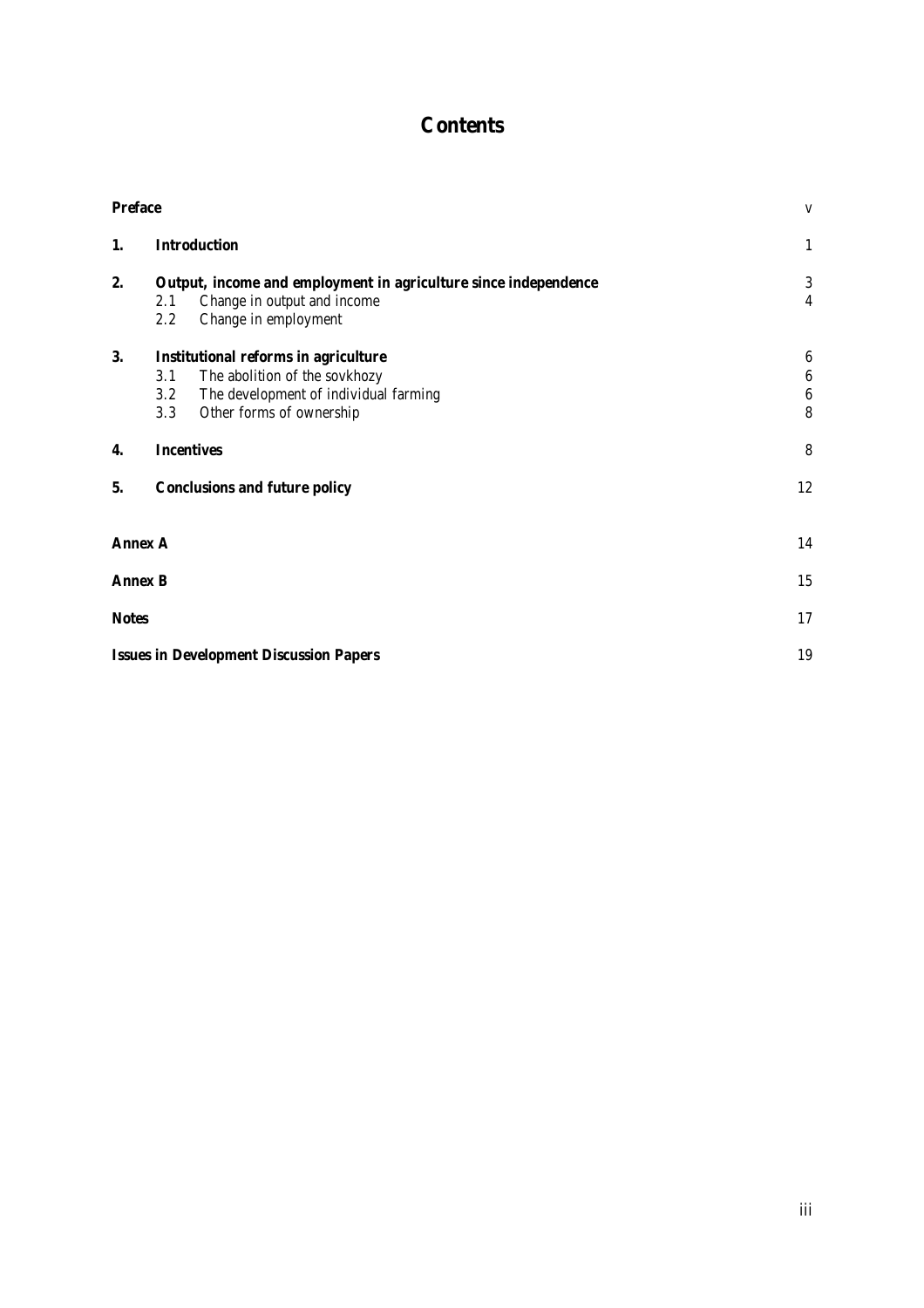### **Preface**

This paper is one of a series of three chapters chosen from the volume prepared for the ILO/UNDP multidisciplinary mission on *Social Policy Review* which was requested by the Government of Uzbekistan, and which took place over the period of 21 March to 21 April 1995, with Professor Keith Griffin as its Chief.

The volume provides a systematic and critical review of the macroeconomic and social policies in Uzbekistan. To our knowledge, this is the first attempt to provide a coherent policy framework which combines the objectives of social policy as an integral part of macro-economic reform. *The main message of the report is that Uzbekistan should speed-up its pace towards economic reform, and at one and the same time, ensure that the social dimensions of reform are taken into account.* Thus, the thrust of the argument is that sound social policy is a prerequisite for the success of economic reform. It should form an integral part of the overall development strategy, and not simply react to whatever negative consequences macro-economic policies may create. Social development policies must therefore be carefully designed to ensure that during the transition to a more marketoriented economy, average living standards are not allowed to deteriorate, thus threatening the whole process of reform and the prospects for long-run growth.

To implement this strategy, a number of *policy reforms, institutional changes and investment programmes* were recommended. The main objective of the *programme of* **action** is to identify a limited number of areas of intervention that would help to translate the major recommendations of this report into reality. The list is not exhaustive, but contains the critical elements of a social development strategy designed to support the process of reform. Four major programmes are proposed: (a) The creation of a Social Development Fund; (b) Launching a Social Assistance Programme; (c) Initiating a programme for National Capacity Building; (d) Improving the Data Base for Social Development.

An important question relates to the **finance strategy of these recommendations**. Despite the serious difficulties encountered during the transition from a centrally-planned to a more market-oriented economy, Uzbekistan finds itself in a relatively good financial position and thus has some room for manoeuvre in launching a more expansionist development strategy.

This report provides an excellent example of the way in which social policy could be integrated in a systematic manner into the framework of macro-economic polices. It also demonstrates the possibility of striking a balance between the requirements of rapid economic reform and social cohesion. We are confident that the relevance of this report goes beyond Uzbekistan especially to other Central Asian Republics.

> Samir Radwan **Director** Development and Technical Cooperation Department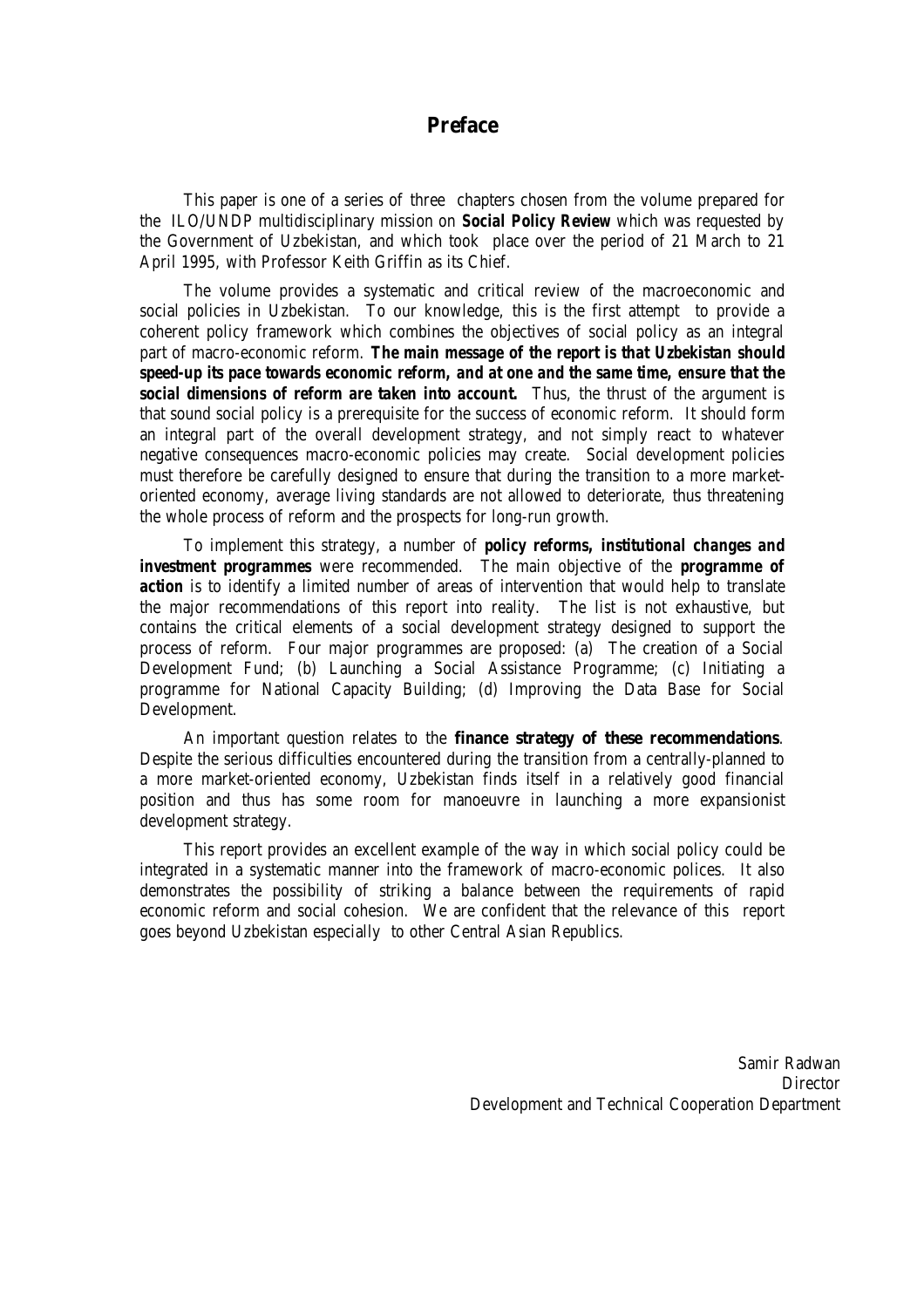# **The Transition of Uzbekistan's Agriculture to a Market Economy**

This paper begins with a brief analysis of the evolution of Uzbekistan's agriculture during the Soviet period. This provides essential background information for understanding current issues of agricultural development. This is followed in section 2 by an account of the changes in output, income and employment that have occurred in agriculture since independence. The following two sections contain an analysis of the main elements of the current agricultural strategy in Uzbekistan. We discuss both the reform of institutions and the reorganization of incentives. The final section contains a summary of policy issues and suggestions for improving productive efficiency and protecting the livelihood of those employed in the rural economy. The two annexes contain case studies of transitional institutions and calculations of indicators of incentives.

#### **1. Background**

Uzbekistan, like the rest of former Soviet Central Asia, was rapidly transformed during the decades after the mid 1930s. By 1976 per capita income in Uzbekistan was above US\$1,300 in current dollars at the official rate of exchange. Even allowing for the inappropriateness of the official rate of exchange and differences in the systems of accounting in comparing income in Uzbekistan with incomes in other countries, this is indicative of a much higher material standard of living in Uzbekistan than in most of its Asian neighbours by the mid 1970s. In terms of non-income indicators of social development -- e.g., education and health -- the performance of Uzbekistan was even more remarkable in comparison with the performance of its Asian neighbours. By the early 1960s virtually universal literacy was achieved for both males and females (compared to 20 per cent in the Indian subcontinent) and there were seven times as many doctors per person as the average for Asia.<sup>1</sup>

Economic and social development in Uzbekistan was not attained through the classical path of industrialization. Industrial progress was of course quite substantial, but the rapid growth of agriculture and the continued predominance of the rural economy and society were the key elements of its progress. Uzbekistan was ahead of the rest of the USSR in terms of urbanization immediately before the Soviet revolution. By the time of the dissolution of the USSR, the proportion of the population living in urban areas was far lower in Uzbekistan (40 per cent) than in the rest of the USSR.

The continued predominance of the rural society and the low rate of urbanization were not the outcome of inadequate economic growth. What Uzbekistan experienced was a *pattern* of growth that was very unusual both historically and in contemporary experience, namely, rapid agricultural growth leading to a rise in living standards in rural areas and a relatively low urban-rural income differential which weakened the incentive to emigrate from the rural areas.

The chief elements accounting for the material progress of agriculture were specialization in cotton and the achievement of high yields per hectare. By 1976 the output of raw cotton per hectare in Uzbekistan had reached three tons, the highest yield among all major producers at the time.<sup>2</sup> Specialization in cotton was brought about by high price incentives within the institution of collective agriculture. While collectivized agriculture in much of the rest of the USSR was an institutional vehicle for extracting resources from agriculture through what came to be known as a policy of "primitive socialist accumulation", cotton, the principal marketed crop of Uzbekistan, was granted extraordinarily favourable terms of trade compared to the other major products of Soviet agriculture.

For a period after collectivization, the policy towards cotton was no different from the policy towards the rest of agriculture: there were officially dictated output targets that were compulsorily procured at very low prices. While this policy succeeded in increasing the area under cotton beyond the pre-revolution peak, the yield per hectare continued to fall and was as low as 0.79 tons in 1932 as compared to 1.22 tons in 1913. In 1935 the Soviet authorities initiated a major shift in policy by nearly quadrupling the procurement price of cotton. The result was dramatic: by 1937 the production of raw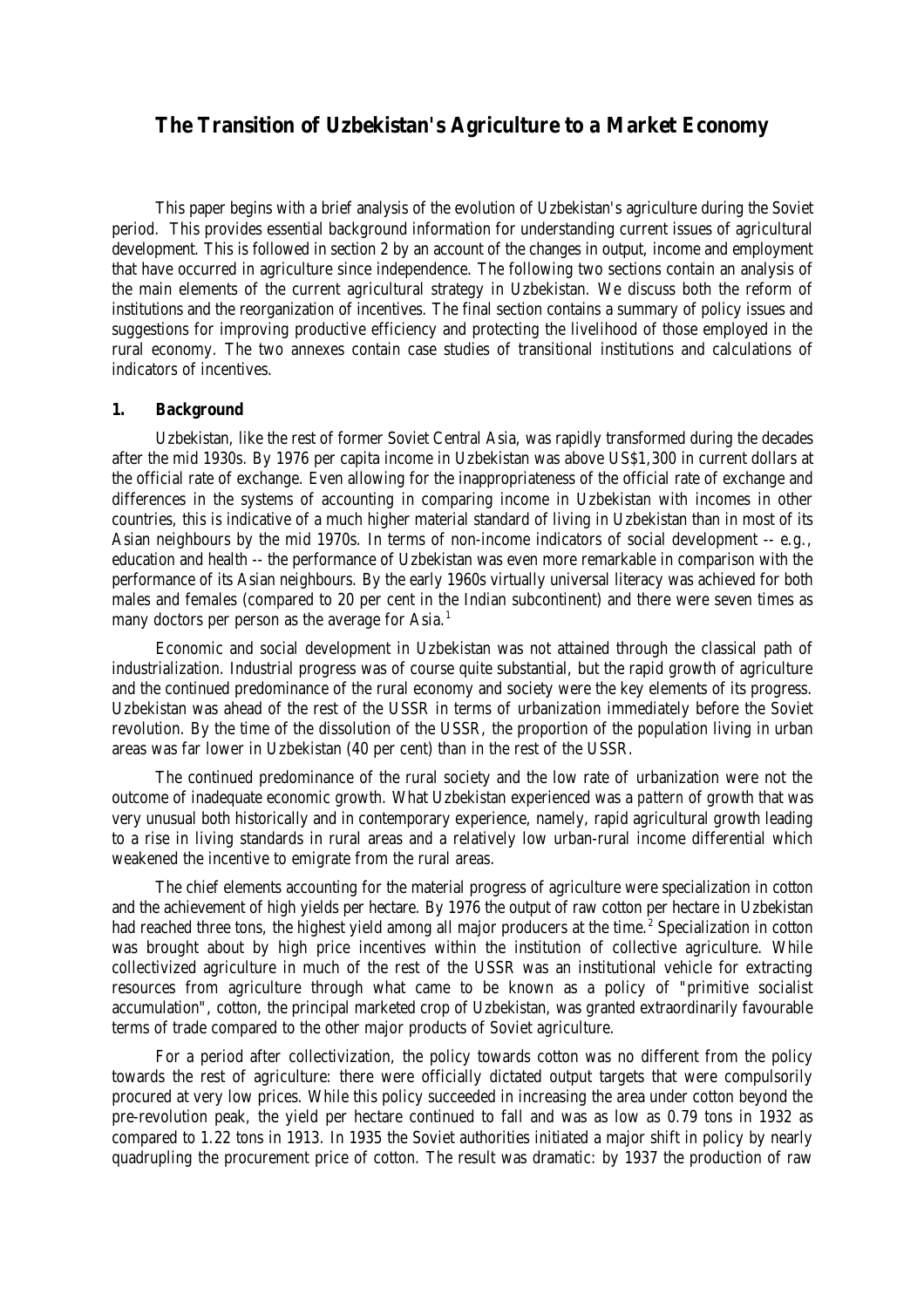cotton in Uzbekistan was nearly three times the pre-revolution peak and yield per hectare was at an all time high of 1.6 tons.

For the next two decades cotton retained its extraordinarily favourable position in comparison with other major agricultural products. To illustrate the extent of positive discrimination in favour of cotton, one might consider that in 1952 the procurement price per ton of cotton was nearly 37 times the procurement price for grains while the average cost of production per ton was probably about seven times as high as that for grains for the USSR as a whole and less than four times for Uzbekistan.<sup>3</sup> Another way to look at the relative prices is to compare them with the prevailing international prices. For grains and meat the average procurement prices paid to producers in the USSR in 1952 was less than one-seventh of the international prices. For cotton the procurement price was nearly a third above the international price.<sup>4</sup>

The exceptionally favourable terms of trade for cotton led to a sharp shift of the area sown - especially in irrigated land -- away from grain into cotton. Labour requirements per hectare of cotton in Uzbekistan in the mid 1970s were six times as much as for grain for the kolkhozy and 11.5 times for the sovkhozy. Thus increased specialization in cotton led to a much greater demand for labour in agriculture than would otherwise have been the case. The payment of a sufficiently high income to make the increased demand for labour effective and to weaken the attraction of wages offered by urban industries was made possible by the favourable terms of trade for cotton. Unfortunately, the earliest year for which sectoral earnings differentials can be documented is 1965, after the beginning of the reversal of the favourable treatment of cotton. In that year earnings in industries were only 14 per cent higher than earnings in kolkhozy in Uzbekistan. The difference was 56 per cent for the USSR! Without doubt the sectoral earnings differential was even more favorable for agriculture in Uzbekistan relative to the USSR in the years prior to the post-Stalinist relaxation of the strategy of primitive socialist accumulation.

The primary motivation behind this policy of favourable terms of trade for cotton was to ensure quick Soviet self-sufficiency in this basic commodity. This was achieved with singular success. It remains to be determined if the spectacular increase in specialization in cotton was consistent with the comparative advantage of Uzbek agriculture or whether the specialization in cotton went beyond the dictates of economic efficiency. Another important question is whether the specialization of Uzbekistan in producing raw cotton for use in textile industries elsewhere in the USSR was consistent with the criteria of comparative advantage, especially once dynamic considerations -- e.g., the potential advantages in overcoming the "infancy" of textiles manufacturing -- are taken into account.<sup>5</sup>

The remarkable shift in the cropping pattern and the consequent retention of a high proportion of the labour force in agriculture and a relatively low urban-rural income differential were the result, not of administrative coercion, but of a systematic use of price incentives. This probably explains the relative success of the strategy even though it was implemented within the institutional framework of collective agriculture, an institution which proved to be a hindrance to agricultural growth both in the USSR and outside. Rural Uzbekistan was forced into a transition from backward feudal relations to collective and state farms with only a momentary interregnum during which private peasant agriculture existed. And yet adaptation to these institutions did not prove too difficult once the initial experimentation with overtly coercive methods was abandoned. The experience of Uzbekistan -- as of much of the rest of Soviet Central Asia -- suggests that collectivized agriculture is not necessarily inconsistent with agricultural growth if overall policies provide appropriate incentives and rewards.

Starting in the 1950s the highly discriminatory procurement pricing for Soviet agriculture came gradually to an end. During this period cotton lost much of its extraordinarily advantageous position and for a period the price-cost ratio for cotton fell well below that for grain with a consequent decline in the growth of cotton output and yields and a rather severe decline in peasant earnings. By 1963 the procurement price of cotton was adjusted upwards and from then onwards price policy was carefully balanced to keep the price-cost ratio higher for cotton than for grain. Thus in 1976 the ratio of the procurement price of cotton to the procurement price of grains was 3.73 while the ratio of the costs of production on Uzbek kolkhozy was 3.53. The ratios of procurement prices to international prices (converted at the official exchange rate) were 1.32 for cotton, 1.01 for grain and 2.02 for meat in the same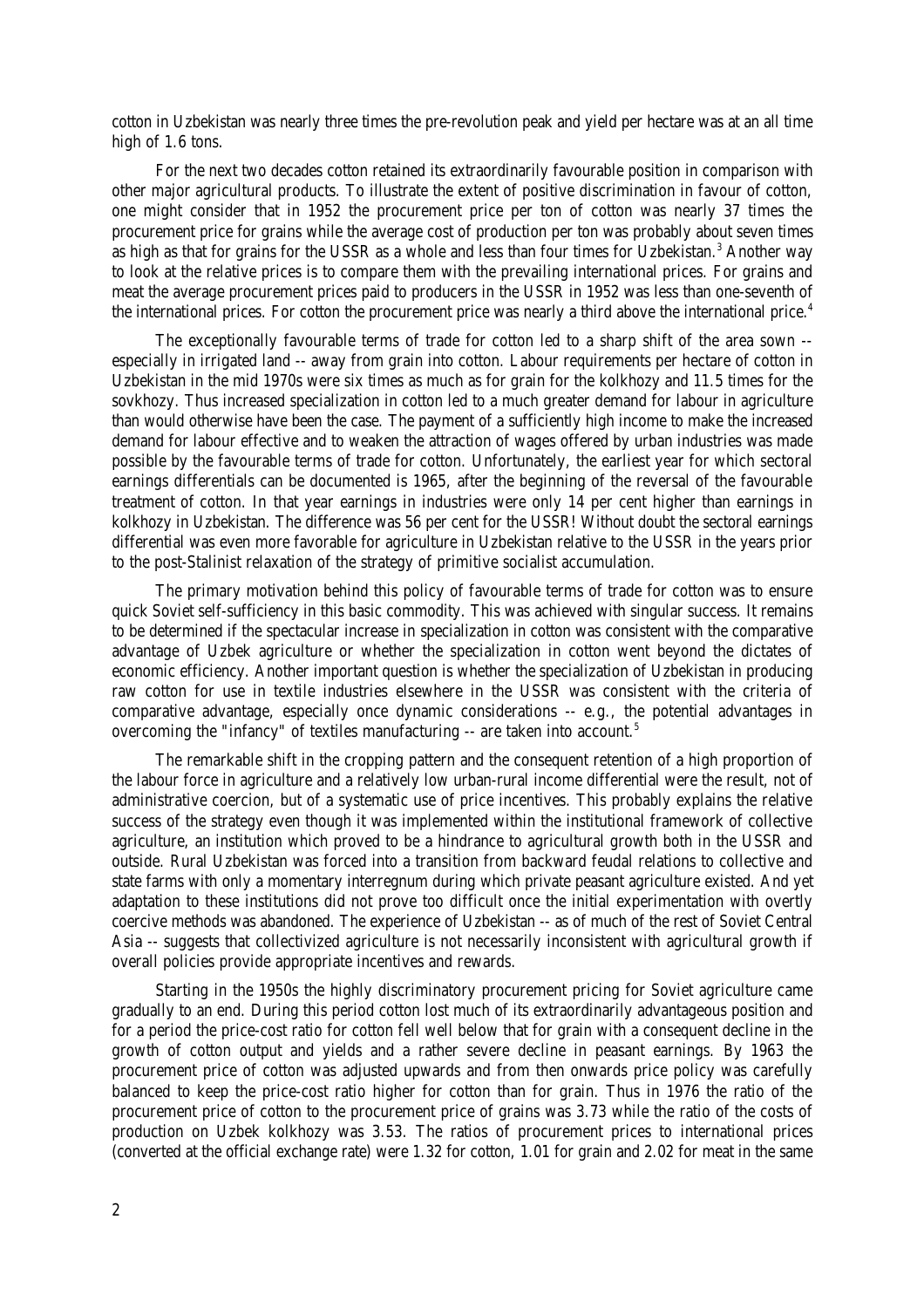year. Assuming that the exchange rate was only moderately overvalued, cotton was subjected to little "concealed" taxation while grain was subjected to significant "concealed" taxation.<sup>6</sup> The difference between industrial and agricultural earnings became wider than in the years of greater positive discrimination in favour of cotton, but the differential was still lower than for the USSR as a whole.<sup>7</sup> As Annex B shows, the procurement price of cotton continued to rise in real terms throughout the 1980s until the eve of independence. It is therefore reasonable to assume that the overall system of incentives described above continued throughout the 1980s.

#### **2. Output, income and employment in agriculture since independence**

Table 1 contains estimates of growth in GDP and agricultural output in the period since 1989. The estimates in the table must be considered as approximations. It is difficult to measure these aggregates in a generally chaotic period characterized by a very high rate of inflation which makes estimating income and output exceptionally hazardous.

| Year | <b>GDP</b> | Agriculltural<br>Output | Population | Per capita<br><b>GDP</b> | Per capita<br>agricultural<br>Output |
|------|------------|-------------------------|------------|--------------------------|--------------------------------------|
| 1990 | 106.6      | 106.2                   | 102.2      | 104.3                    | 103.9                                |
| 1991 | 106.1      | 105.1                   | 104.7      | 101.3                    | 100.4                                |
| 1992 | 94.3       | 98.4                    | 107.2      | 88.0                     | 91.8                                 |
| 1993 | 92.1       | 99.9                    | 109.6      | 84.0                     | 91.1                                 |
| 1994 | 88.9       | 96.2                    | 112.1      | 79.3                     | 85.8                                 |

#### **Table 1. Indices of GDP and agricultural output**  $(1989=100)$

**Source**: GDP: 1990: World Bank, *World Tables*, 1994. For other years indices were supplied by Goskomprognozstat (GKPS). Agricultural output: 1990-1992: based on the data in World Bank, *Uzbekistan Economic Memorandum*, Vol. II, 1994, Table 7-2. For 1993 and 1994 data were supplied by GKPS. Population: based on GKPS data converted to mid-year population estimates by interpolation.

The annual compound rates of decline in GDP and in per capita GDP in Uzbekistan between 1989 and 1994 were respectively 2.33 per cent and 4.53 per cent. These rates of decline are far smaller than the rates experienced by the countries of the former Soviet Union, in which annual rates of decline in GDP and in per capita GDP were respectively 13.2 per cent and 14.2 per cent. Even so, per capita GDP in Uzbekistan in 1994 was 21 per cent lower than in 1989. Given an unchanged distribution of income -- a rather optimistic assumption for an economy going through a transition to a market economy -- this could imply a sharp increase in the incidence of absolute poverty. According to a 1989 survey, 44 per cent of Uzbekistan's population were estimated to be below a poverty income threshold of 75 rubles per capita per month and another 23 per cent were estimated to have per capita incomes between 75 and 100 rubles.<sup>8</sup> By 1994, under the assumption of an unchanged distribution of income, 67 per cent of the population would have been below a per capita monthly income of 79.3 rubles at constant 1989 prices. With the same poverty income threshold as the one used in the 1989 survey, 62 per cent of Uzbekistan's population would have been poor in 1994.<sup>9</sup> This represents a 41 per cent increase in the headcount *ratio* of the incidence of absolute poverty. Because of the growth of the population base by 12 per cent, the increase in the *number* of the absolute poor is higher, namely 58 per cent. The actual situation was almost certainly worse than this because of the near certainty that income inequality increased. This is a widely observed phenomenon during the transition to a market economy and it must have occurred here too.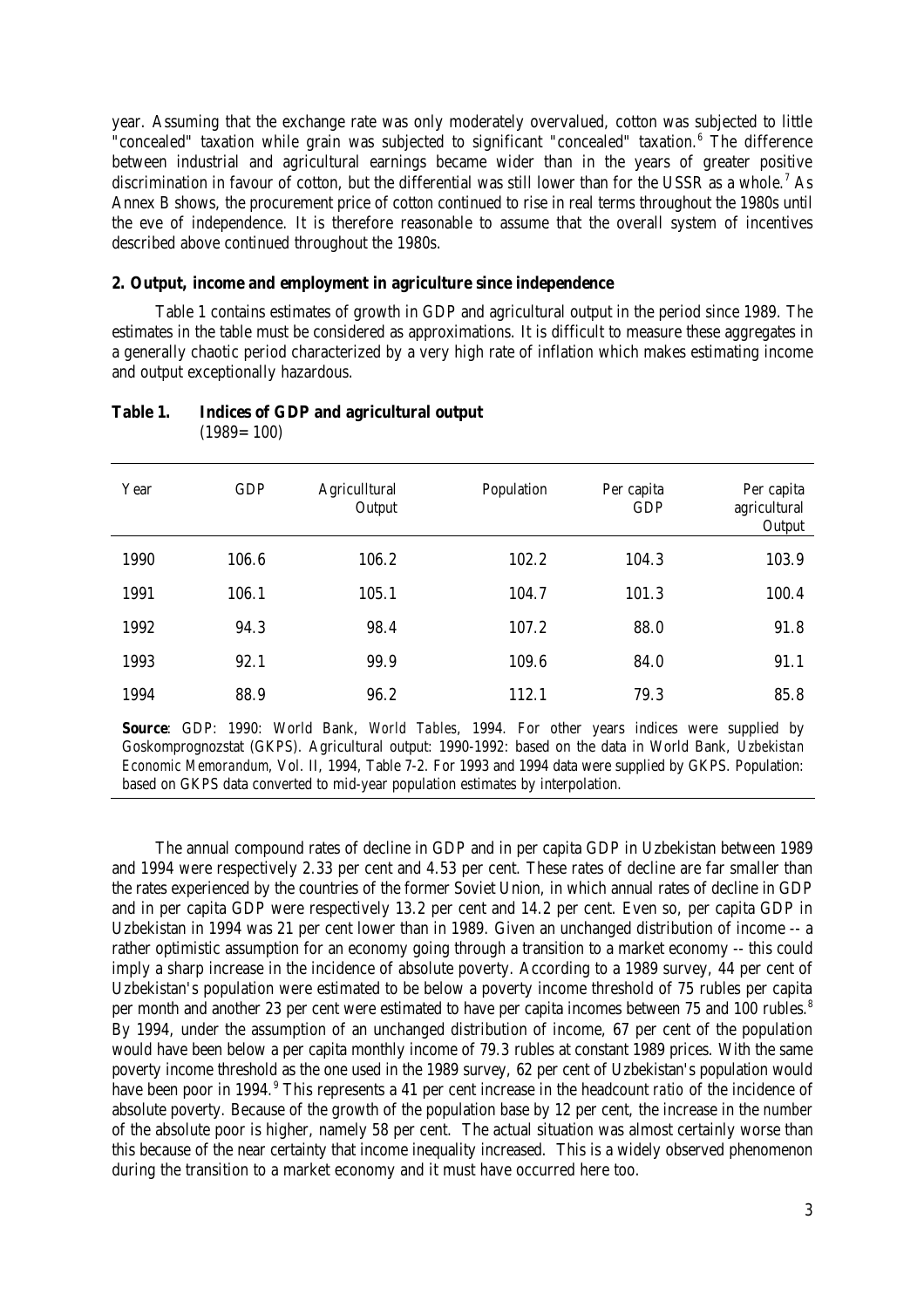#### *2.1 Change in output and income*

The decline in agricultural output -- at an annual compound rate of three-quarters of one per cent per year -- was much slower than the decline in GDP. In per capita terms, the decline in agricultural output was of the order of three per cent per year. The decline in agricultural output however was less than the decline in real income of agricultural households. The reason for this is that the terms of trade for agriculture appears to have deteriorated drastically. As Annex B shows, the procurement price of agricultural products, particularly cotton, declined sharply. While one can hardly claim precision in measurements in a period of a violent rise in absolute prices and dramatic short-term movements in relative prices, the weight of evidence unmistakably points to an end of the era of favourable procurement terms for cotton. Trends in all indicators -- procurement price as a proportion of international price and procurement price at constant domestic purchasing power -- point to a catastrophic fall in the real price of cotton. The same is true, though to a lesser extent, of the real price of grain, the other major agricultural product subject to state procurement. As the estimates in the Annex show, the income transfer out of agriculture due to the discriminatory pricing of cotton alone amounted to more than 10 per cent of the value of GDP originating in agriculture even after all direct and indirect subsidies -- including that implicit in the provision of free irrigation water -- are taken into account. One is forced to conclude that the fall in income in agriculture and in the rural economy may easily have exceeded the fall in national per capita income. Consequently, the *increase* in the incidence of absolute poverty in the rural areas has almost certainly been greater than the increase in absolute poverty in the rest of the society.

#### *2.2 Change in employment*

Table 2 contains information on the distribution of the employed labour force in 1989 and 1992 and the total and agricultural employed labour force in 1994. Reported unemployment consists only of those who are registered as unemployed. Their number has been negligible so far, a mere 14,400 by September 1993.

One remarkable feature of the employment scene is that agriculture (defined to include forestry, employing a meagre 5,000 persons) has experienced a dramatic increase in the share of total employment since 1989. The shares of all other sectors taken together fell.

Details for the non-agricultural sectors are available for the period up to 1992. Between 1989 and 1992, employment in industry, construction and transport declined absolutely, by an aggregate of 6.7 per cent or an annually compounded rate of 2.3 per cent. Employment in services increased but only at an annual rate of 1.9 per cent, as compared to the growth in the employed labour force of 2.8 per cent per year.

Between 1989 and 1994 employment in agriculture grew at an annual compound rate of 4.6 per cent. During this period agricultural output declined by 3.8 per cent. Clearly, the observed increase in agricultural employment is an indicator of labour supply, not of labour use in agriculture. In a period of shrinking employment opportunities in other sectors, labour simply moved into agriculture, the residual employment sector, and shared work with the existing labour force.<sup>10</sup>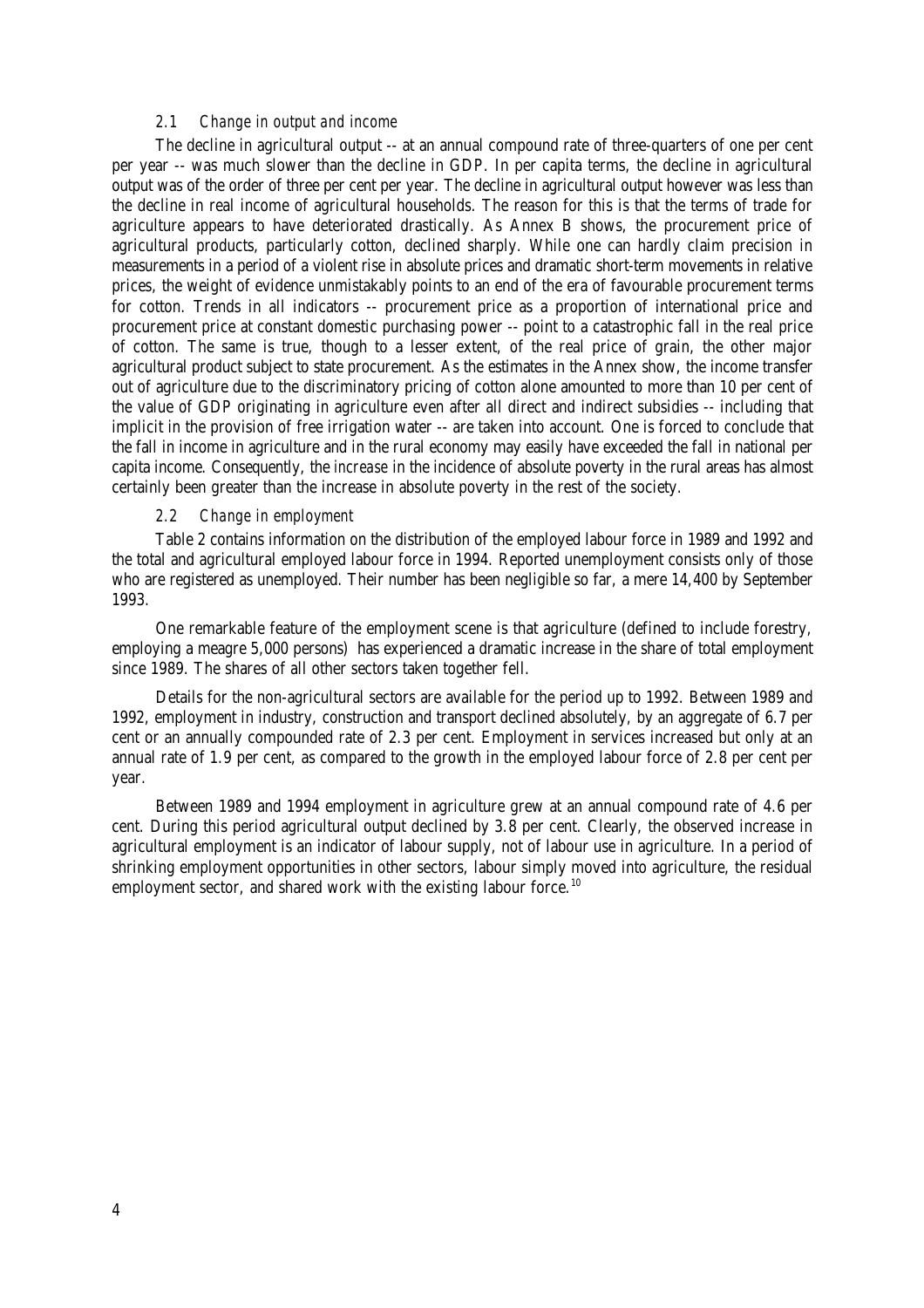|                  | 1989<br>Thousand | %  | 1992<br><b>Thousand</b> | %  | 1994<br><b>Thousand</b> | %  | Percentage<br>change<br>1989-94 |
|------------------|------------------|----|-------------------------|----|-------------------------|----|---------------------------------|
| Agriculture      | 2 941.1          | 39 | 3 5 9 4 . 7             | 43 | 3 690.0                 | 44 | 25                              |
| Industry         | 1 183.8          | 16 | 1 147.2                 | 14 |                         |    |                                 |
| Construction     | 689.5            | 9  | 597.7                   | 7  |                         |    |                                 |
| <b>Transport</b> | 390.5            | 5  | 368.4                   | 4  |                         |    |                                 |
| <b>Services</b>  | 2 4 2 2 . 2      | 32 | 2 565.3                 | 31 |                         |    |                                 |
| Total            | 7627.1           |    | 8 273.3                 |    | 8 3 3 4 . 7             |    | 9                               |

#### **Table 2. The distribution of the employed labour force**

**Note**: The data are from GKPS although for 1989 and 1992 they have been obtained from their figures quoted in World Bank, *Uzbekistan Economic Memorandum*, 1994. For 1994 the data are provisional and have been supplied by GKPS.

The signs of declining aggregate demand for labour are far too many and too apparent to be ignored. The fall in aggregate output is one. The increase in agricultural "employment" at 4.6 per cent per year during a period when aggregate "employment" was growing at 1.8 per cent per year is another. The growth rate in aggregate employment fell significantly behind the growth of the potential labour force - the number of persons in the relevant age group -- which grew at more than two per cent per year. Aggregate employment, as a proportion of potential employment (termed "total labour resources" in official reporting of data) fell from a peak of 79.4 per cent in 1990 (not shown in the table) to 76.8 per cent in 1994.

How might the change in labour use in agriculture be estimated? During this period there was a shift of about 0.5 million hectares of land from cotton to grain. It has been estimated that a hectare of kolkhoz land under cotton requires 908 hours more of labour than a hectare of kolkhoz land under grain.<sup>11</sup> Because of the somewhat dated nature of the estimate, let us assume that the labour requirement per hectare of cotton exceeds the labour requirement per hectare of grain by three-quarters of the above figure, or 681 hours. Assuming 8 hours of work per day and 220 days of work per year, this represents a loss per hectare of 0.39 person years of employment due to the shift from cotton to grain, or an aggregate loss of employment of 195,000 person years, 6.6 per cent of benchmark employment in agriculture. To this might be added the loss of another 3.8 per cent of employment due to the reduction of output, making a total loss in employment of approximately 10 per cent.

With labour requirements declining by 10 per cent and labour supply increasing by 25 per cent, the degree of underemployment should have increased by approximately 28 per cent.<sup>12</sup> Thus, the "time" measure" of unemployment appears to have *increased* by about 28 per cent.

Next one can estimate the *increase* in the "income measure" of unemployment as the fall in agricultural income per "employed" worker. Agricultural output per worker employed in agriculture fell by 23 per cent by 1994.<sup>13</sup> Once the decline in agriculture's terms of trade is taken into account, the fall in *income* per worker employed in agriculture -- the increase in the "income measure" of unemployment -- may turn out to be closer to 30 per cent. Thus an average worker in agriculture was working about 23 per cent fewer days/hours (at unchanged intensity) for about 30 per cent less income. Admittedly the statistical foundations of these measurements are weak. There is however hardly much doubt that they represent correct orders of magnitude.<sup>14</sup>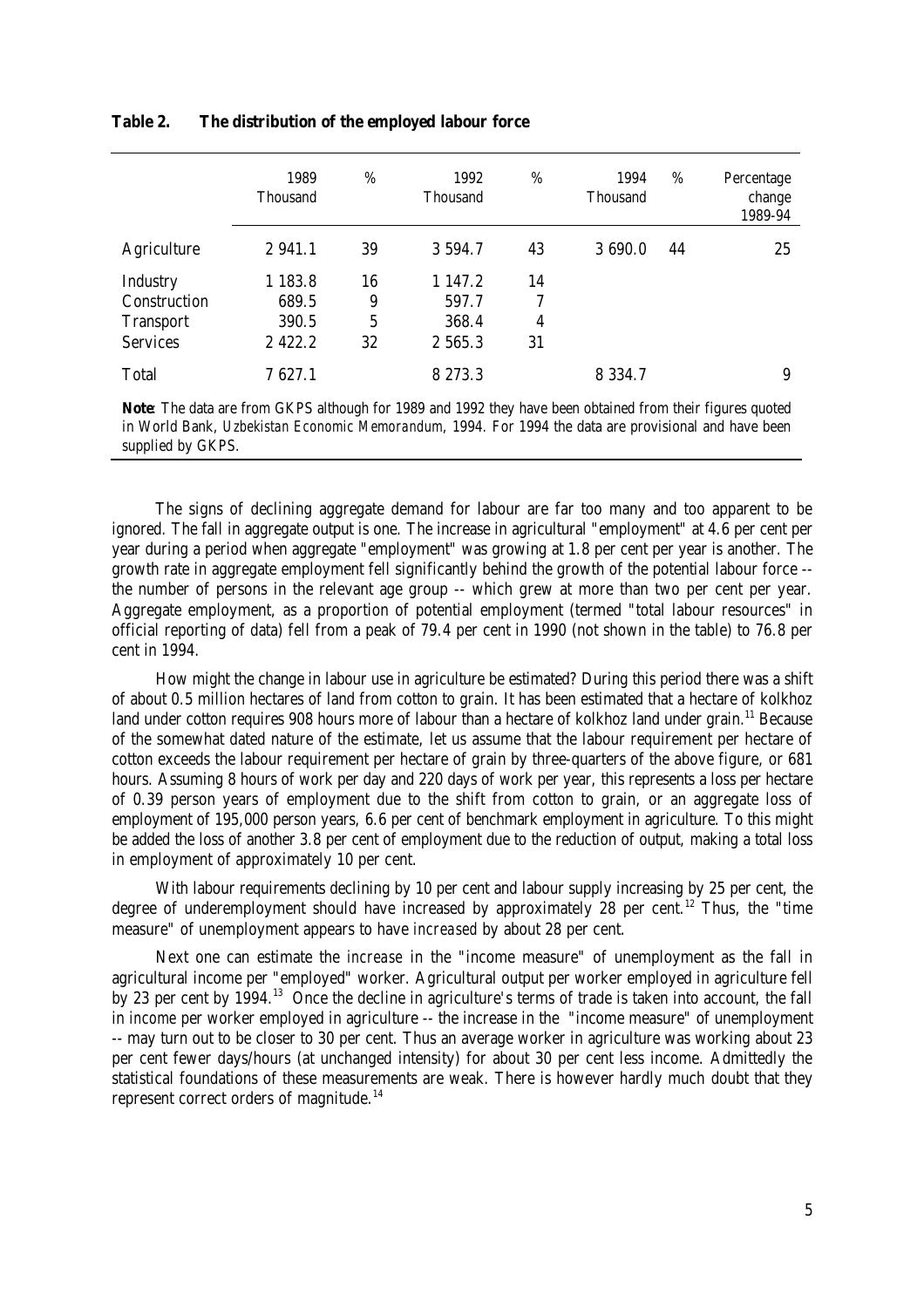What can one say about the distribution of rural income? Not very much. Private economic activities, private farming outside the framework of the kolkhozy and cooperatives and household contracts within the framework of the kolkhozy and cooperatives (see below) have undoubtedly unleashed forces of inequality in rural society. But the guaranteed access to land has almost certainly limited these disequalizing forces. The increase in inequality in the distribution of earnings may therefore be presumed to have been limited. Work sharing was widely distributed among the labour force, the great majority of whom were toiling within an overall framework of cooperative agriculture.

#### **3. Institutional reforms in agriculture**

At the time of independence Uzbekistan's agriculture was organized into kolkhozy (collective farms) and sovkhozy (state farms) with a tiny proportion of the total sown land allocated to workers as personal plots. The principal difference between the two main forms of ownership was that a sovkhoz is like a state enterprise in which the workers are employed at fixed wages whereas a kolkhoz pays its workers from its own residual earnings. The trend before independence was towards an increase in the proportion of sovkhozy. State ownership was considered to be "ownership by the entire population", a superior form of ownership in the "transition towards a communist society", as compared to the cooperative ownership that characterized the kolkhozy.

Uzbekistan's agriculture has experienced radical changes in its institutional structure in the years since independence. Some of the main features of the change are represented by Tables 3 and 4.

#### *3.1 The abolition of the sovkhozy*

The most visible change in agricultural institutions consists of the abolition of the sovkhozy and their conversion into cooperative enterprises resembling the transformed kolkhozy (see below). One reason for this was the practical consideration of relieving the state budget of the burden of wage payments to the large sovkhozy work force in a period in which agriculture was subjected to a high rate of resource extraction (see below). In addition, the abolition of the sovkhozy can almost certainly be defended on efficiency considerations.<sup>15</sup> By 1994 the only remaining state farms in agriculture were those engaged in experimental work, e.g., development of improved seed varieties. All others had been converted into cooperative farms or enterprises under other forms of ownership.

| Year          | Kolkhozy &<br>cooperatives | Sovkhozy | Private<br>farms | <b>Others</b> |  |  |
|---------------|----------------------------|----------|------------------|---------------|--|--|
| 1990          | 34.9                       | 58.7     | 0.1              | 6.3           |  |  |
| 1991          | 34.0                       | 57.7     | 0.1              | 8.1           |  |  |
| 1992          | 36.4                       | 51.8     | 0.4              | 11.5          |  |  |
| 1993          | 47.5                       | 39.0     | 0.6              | 12.9          |  |  |
| 1994          | 75.3                       | 1.0      | 2.1              | 21.6          |  |  |
| Source: GKPS. |                            |          |                  |               |  |  |

#### **Table 3. Distribution of sown land** (Per cent of total)

#### *3.2 The development of individual farming*

The second most important change that has occurred in Uzbekistan's agriculture in the postindependence period is the move towards individual farming. This has advanced along the following three parallel fronts: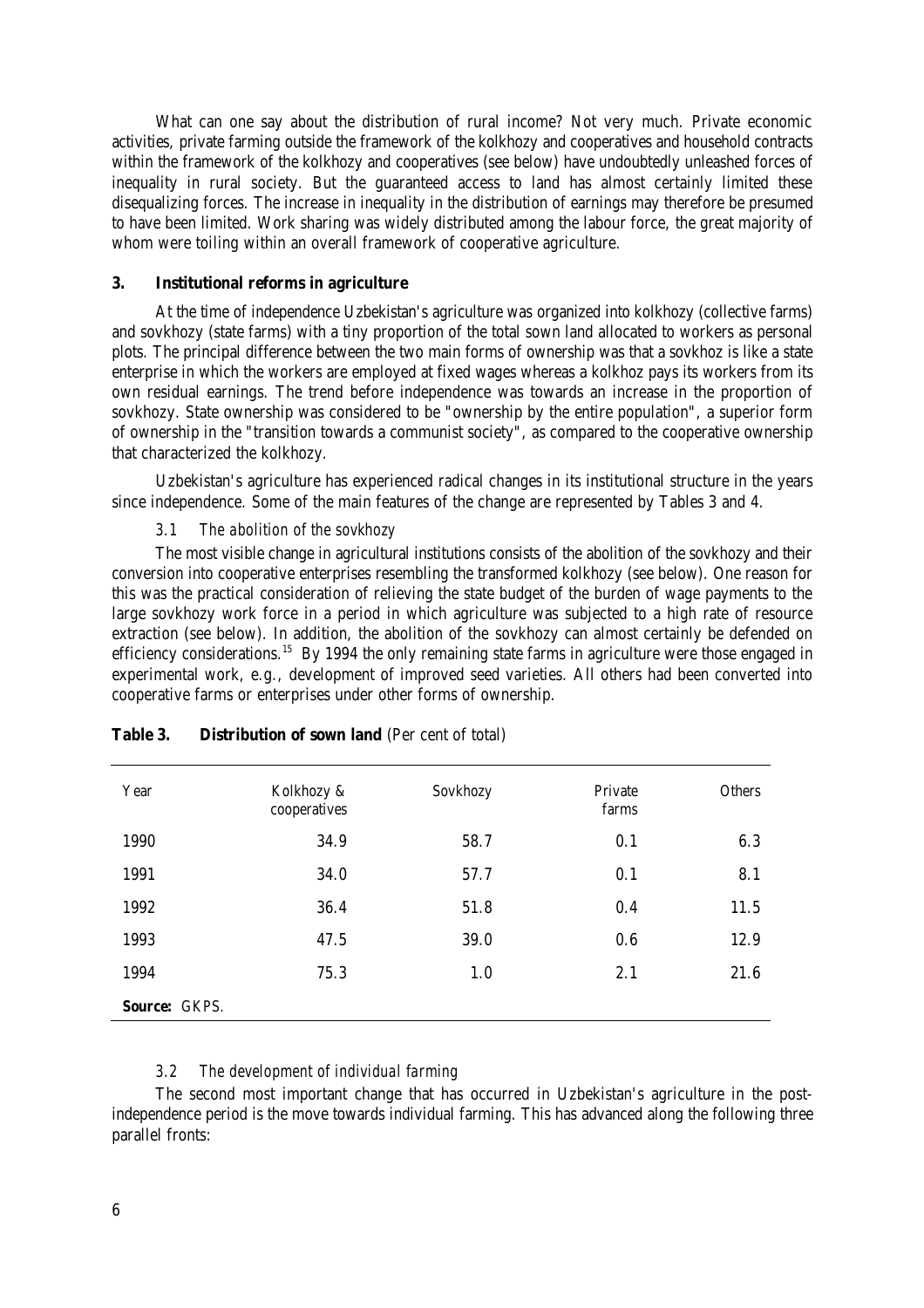(i) The amount of land allocated to the personal plots of the workers of kolkhoz and other forms of agricultural organization has been increased very substantially. According to one estimate total land under personal plots increased from 110,000 ha before independence to 630,000 ha in 1994 (of which crop land amounted to  $362,840$  ha).<sup>16</sup> In most places the limit on the size of the personal plot was raised from something between 0.08 and 0.1 ha to 0.25 ha per household.

(ii) A limited programme of distributing land among private farmers has been implemented. In 1994, about 10,408 private farms were actually in operation covering an area of 89,690 ha or 8.6 ha per farm.<sup>17</sup> By 1994 these farms occupied two per cent of the sown land.

(iii) Perhaps potentially the most important step towards individual farming is the ongoing tendency of the kolkhozy to enter into contract with individual kolkhozniks (kolkhoz members) under which production is managed and organized by individual farmers while the kolkhoz provides certain services and inputs and receives a share of revenues. A typical arrangement is for the kolkhoznik to meet the state procurement order at a fraction of the price received by the kolkhoz and to share with the kolkhoz according to agreed proportions the revenue for above quota sales. This system of contracting strongly resembles the household contracting that characterized the early phase of transition of the Chinese communes to individual farming. The objective is to create stable individual responsibility for land. Contracts are reportedly signed for as long a period as the kolkhozniks want. According to the information available on the kolkhozy that are practicing individual household contracting, land is allocated in proportion to the available family labour after making allowance for the ability to work. Every household is guaranteed a minimum amount of land.<sup>18</sup>

The practice of household contracting is spreading very rapidly. It is possible that by the end of 1995 this will become the overwhelmingly dominant -- if not the universal -- form of organization in the 75 per cent of land that Table 3 reports as being under collective and cooperative management. In Samarkand oblast, for example, all crop and grain kolkhozy have chosen individual household contracting and have renamed themselves associations of peasants and farmers cooperatives. Available reports suggest that a similar transformation of the kolkhozy is taking place all over the country. A convergence of former systems is taking place in so far as the sovkhozy have also been transformed into similar cooperatives.

The system is essentially individual farming. A much reduced administrative structure of the former kolkhoz (or sovkhoz) continues to exist to facilitate the transformation itself, to provide some common services and, most importantly, to intermediate in the implementation of state procurement. Annex A contains an example of a kolkhoz that has undergone this transformation.

Personal plots for the kolkhozniks and other workers is an old institution, originally intended to enable households to supply themselves with food for consumption, although they have traditionally been a major source of marketed output, especially for perishable products. The personal plots are by and large non-competitive with other forms of private farming. Their continuation presents little difficulty for the reorganization of agriculture. Further increases in the amount of land allocated for this use may however create problems because of the very different system of incentives for this form of private farming as compared to some of the other forms of private farming.

It is however difficult to see what benefit might be derived from the simultaneous adoption of the other two tracks towards individual farming, viz., the creation of private farms and the development of individual household contracting within the kolkhozy and sovkhozy. The principal transition facing Uzbekistan's agriculture consists of the transformation of the farming system on 75 per cent of the arable land now under kolkhozy and under cooperatives on former sovkhozy land. The best way to achieve this transformation is to develop, standardize and universally apply the household contracting system. To continue simultaneously along a separate track of creating and developing private farms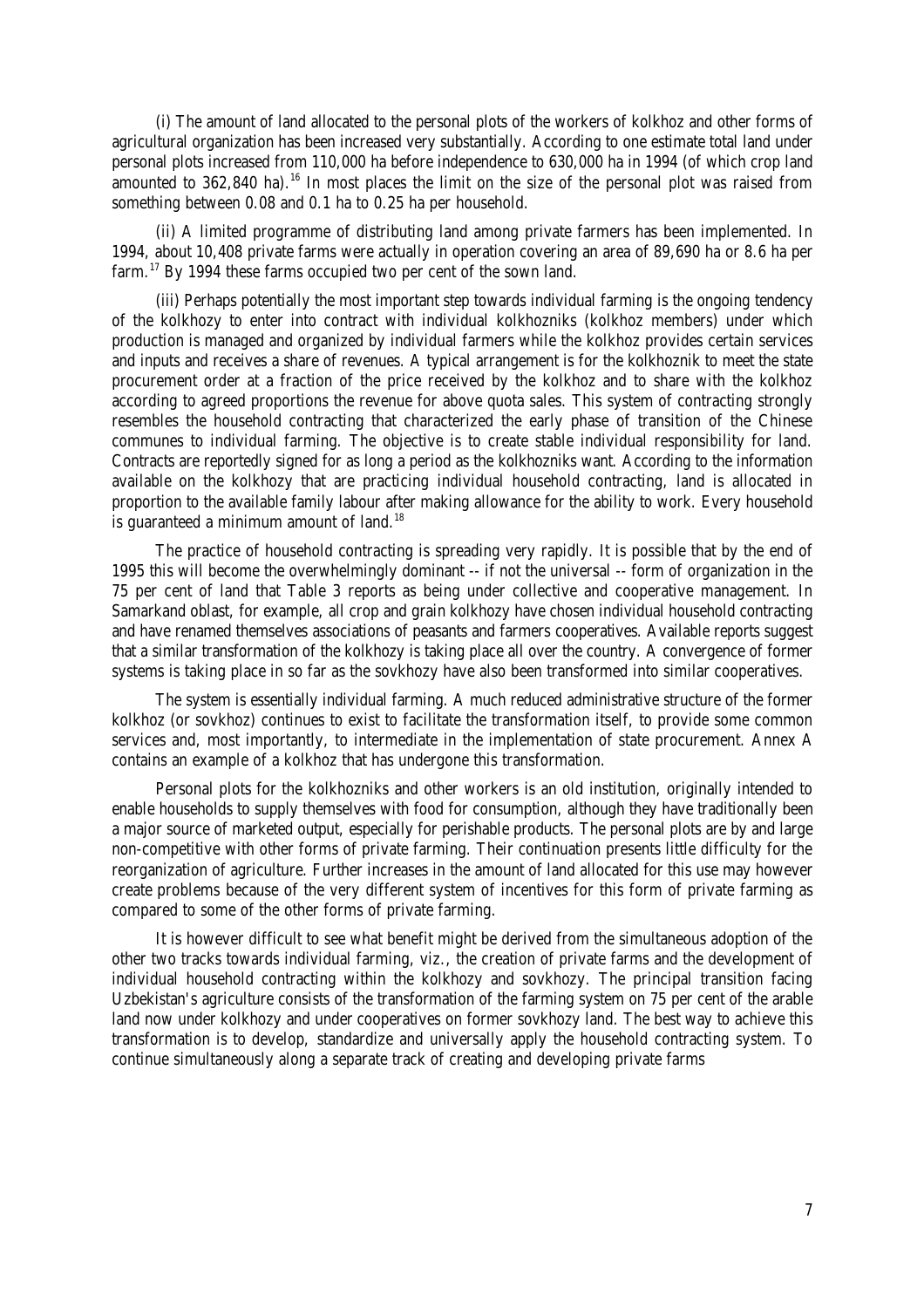| Kolkhoz                     | 49.0 | Mixed enterprise       | 0.8 |
|-----------------------------|------|------------------------|-----|
| Cooperative (former         |      | Personal plots         | 8.6 |
| Sovkhoz land                | 26.4 | <b>Private farmers</b> | 2.1 |
| Leased enterprise           | 6.4  | Other state and        |     |
| <b>Sovkhoz</b>              | 1.0  | cooperative plots      | 2.4 |
| Cattlebreeding cooperatives | 1.6  | All other forms        | 1.8 |
|                             |      |                        |     |

#### **Table 4. A detailed distribution of land in 1994** (Per cent of total)

**Source:** GKPS, Final Data Recording Land Under Agricultural Crops for 1994, Tashkent, 1995.

appears both undesirable and unnecessary. It is undesirable because of the distinct conflict of incentives between this form and the system of household contracting. The private farms are not subject to state procurement orders and this is a major advantage compared to the rest of agriculture.<sup>19</sup> It is unnecessary to have a separate track of private farms because the desired features of individual farming can be achieved through household contracting under the kolkhoz. It is sometimes argued as a justification for the separate track that the private farms are given government reserve land, not kolkhoz land. But government reserve land might just as well be channelled through the kolkhozy to develop individual farming. The point is that it is potentially highly disruptive to develop two different forms of individual farming that have vastly different private rates of return.

#### *3.3 Other forms of ownership*

Nothing that is said above should be interpreted to preclude the possibility of making separate arrangements for special categories or crops, e.g., orchards and vineyards. Widespread leasing of such farms has taken place (see Table 4). Each of the remaining forms of organization and ownership are quite small in terms of their share of sown land.

#### **4. Incentives**

The two far-reaching changes in the incentive structure of Uzbekistan's agriculture after independence are: (i) a very sharp decline in agriculture's terms of trade; and (ii) a sharp shift in relative incentives against cotton and in favour of grains. The motivations behind both changes are closely related to the circumstances of Uzbekistan's independence. Independent Uzbekistan was cut off from the budgetary grant that it used to receive from the USSR.<sup>20</sup> The government had to find new sources of revenue. Extraction of surplus from agriculture by driving a wedge between the procurement price and export price of cotton was an attractive and readily available choice. Indeed, the extraction of surplus from agriculture was extended to grain crops (and other agricultural produce until recently) by reducing their procurement prices well below the market prices.

The policy of shifting relative incentives against cotton and in favour of grains reflected concern about Uzbekistan's dependence on grain imports. Self-sufficiency in grain in the near future was accepted as a goal of economic policy. To achieve self-sufficiency it was decided to transfer land from cotton to grain. A shift in incentives against cotton and in favour of grain was one of the instruments to bring about a shift in the area under cultivation.

In Annex Table B.1 several alternative measures of the decline in the procurement price of cotton are presented. The extraordinarily rapid rate of inflation that has characterized the Uzbek economy in recent years makes estimates of values in real terms subject to wide variance. Thus one must be careful and not interpret these measurements too literally. The point is to get a clear idea of the direction and broad magnitude of movement of the structure of incentives. To achieve this as many different measurements as possible have been made.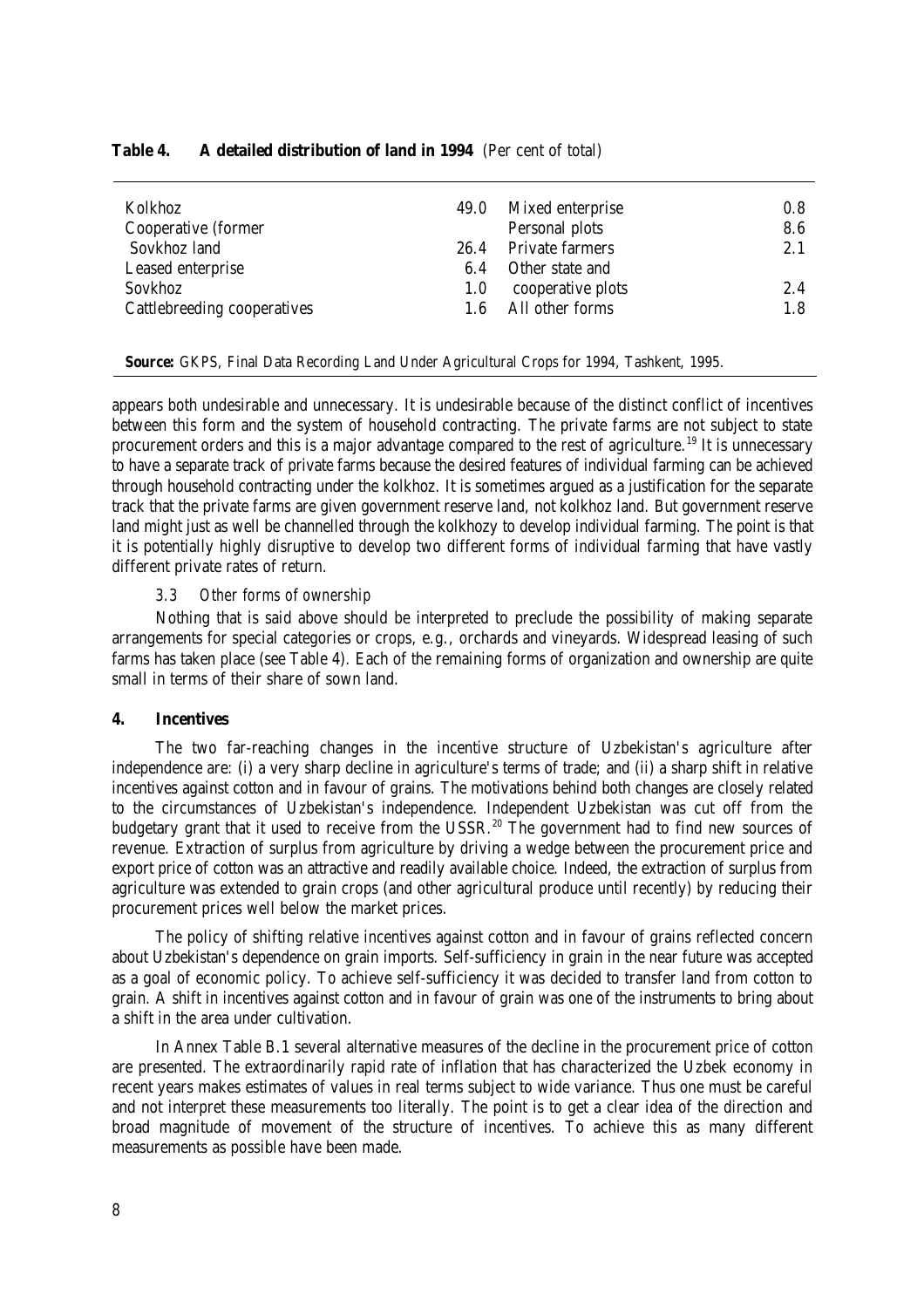At constant domestic purchasing power, the procurement price of cotton increased steadily through 1990, in which year it stood at about a quarter higher than the price in 1976. By October 1994 the procurement price of cotton in real terms was a tiny fraction of what it was in  $1990.<sup>21</sup>$  At the official exchange rate, the decline in the dollar equivalent of the procurement price was even more severe. At the market exchange rate, too, the dollar equivalent of the procurement price of cotton declined sharply between the years for which information is available.

Annex Table B.2 contains a more complete accounting of the extraction of resources from the producers of cotton and grain by taking into account both the facts that their procurement prices have been lower than what the prices would have been in the absence of government controls over trade and that the prices of many of their inputs have been lower than what the market price would have been. These estimates also take into account the fact that while the procurement prices have been falling in real terms, agriculture has been granted some relief in the form of declining shares of outputs that have been subjected to state procurement orders as follows:

|      | Cotton | Grain |
|------|--------|-------|
| 1991 | 95     | 100   |
| 1992 | 85     | 85    |
| 1993 | 80     | 80    |
| 1995 | 60     | 50    |

State orders for procurement at fixed prices have recently been abolished for all other agricultural products. The estimates of resource extraction in Annex Table B.2 relate to the procurement prices that prevailed in the 1994/95 crop season on the assumption of the 1995 levels of state orders.

The current world market price for cotton is exceptionally high. Only 75 per cent of that price has been used after due allowance for transport costs and conversion from fibre prices to raw cotton prices. The World Bank's estimate of the *dollar value* of the entire subsidy on cotton inputs has been assumed to fall entirely on the procured quantity to arrive at the subsidy in dollars per ton procured. To this has been added the sum value of procurement per ton converted to dollars at the official exchange rate.<sup>22</sup> We thus arrive at an estimated total payment per ton of procured cotton of \$227, which is only 43 per cent of the value per ton of cotton procured. Net state receipts on total cotton procurement in 1994 amounted to \$703 million. This must be considered a minimum estimate. Had the actual price of cotton in the international market been used, the amount would have been \$1.12 billion. It would be greater still if the market exchange rate, rather than the official exchange rate, were used in making calculations. Furthermore, one should make an additional allowance for the 10 per cent export tax to which the above quota sales of cotton are subject. Be that as it may, this minimum estimate is a staggering 12 per cent of the GDP originating in the agricultural sector as a whole.<sup>23</sup> The budget of 1993 shows "cotton revenue" as amounting to 24 per cent of GDP originating in agriculture at current prices and 13.4 per cent of total government revenue.<sup>24</sup> Since the official estimate of cotton revenue does not net out subsidies, as our estimate does, it exaggerates the resource transfer. If we exclude subsidies from our estimates, the estimated resource transfer turns out to be less than 19 per cent of GDP originating in agriculture. It therefore seems that ours is almost certainly an underestimate.<sup>25</sup> Note that the budget estimate of cotton revenue also almost certainly uses the official exchange rate.

A similar method of estimation, reported in Annex Table B.2, shows that grain is also subject to resource extraction, though to a much smaller extent. The net payment per ton of grain -- the procurement price, converted into dollars at the official exchange rate, and per ton subsidy, estimated as the total value of subsidy on grain spread over the procured amount -- turns out to be 79 per cent of the value of a ton of grain imported from abroad, after due allowance for transport costs.

As can be seen in Table 5, the effect of the strong discrimination against cotton relative to grain has been not only to reduce the area under cotton cultivation but also to reduce the yield per hectare. Clearly resources other than land have also been moved out of cotton. The area devoted to grains has increased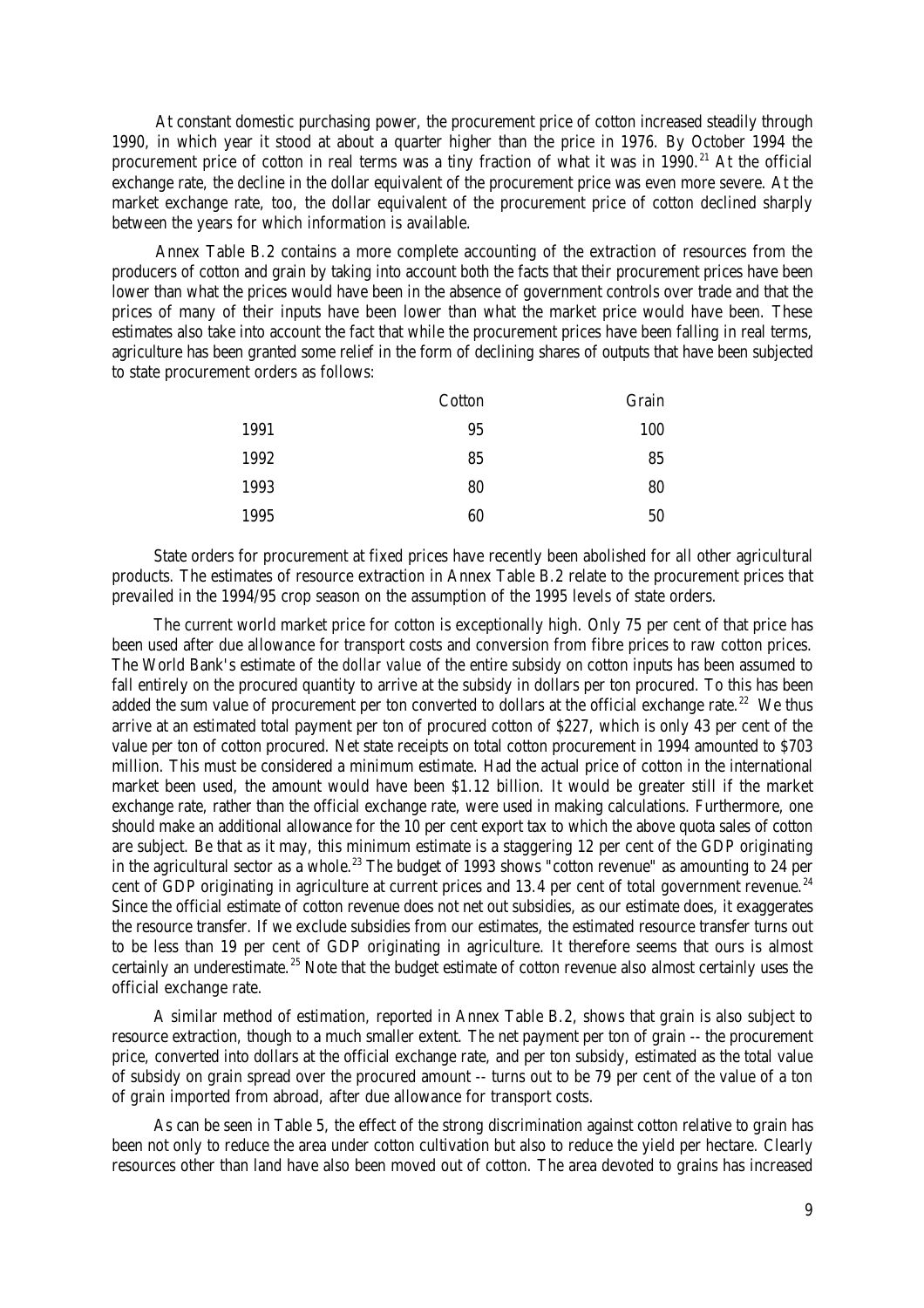sharply. Total output of cotton has fallen by 15 per cent over the last four years and by as much as 27 per cent since 1985. Output of grain has increased by 30 per cent over the last four years and by more than two-thirds since 1985.

| Year                 | Cotton  |       | Grain       |       |  |
|----------------------|---------|-------|-------------|-------|--|
|                      | Area    | Yield | Area        | Yield |  |
| 1985                 | 1989.8  | 2.70  | 969.3       | 1.52  |  |
| 1990                 | 1 830.1 | 2.76  | 1 008.1     | 1.88  |  |
| 1991                 | 1720.6  | 2.70  | 1 0 7 9 . 9 | 1.77  |  |
| 1992                 | 1666.7  | 2.48  | 1 2 1 2 . 2 | 1.86  |  |
| 1993                 | 1 695.1 | 2.50  | 1 280.3     | 1.67  |  |
| 1994                 | 1540.0  | 2.56  | 1 522.2     | 1.62  |  |
| <b>Source: GKPS.</b> |         |       |             |       |  |

| Table 5. |  | <b>Area and yield of cotton and grain</b> (thousand ha and tons per ha) |  |  |  |  |
|----------|--|-------------------------------------------------------------------------|--|--|--|--|
|----------|--|-------------------------------------------------------------------------|--|--|--|--|

That the government should turn to agriculture as a source of revenue does not seem unreasonable, especially in the context of the traumatic loss of revenue from traditional sources that it experienced. The issues that should be considered in formulating future policies are:

- (a) Is the existing system of procurement pricing the best available method of resource extraction?
- (b) Is it necessary for the extraction of resources to be so very discriminatory? Should cotton be subjected to so severe a rate of concealed taxation in order to bring about a shift of resources away from cotton in favour of grain? Should cotton and grain be singled out as the only crops subject to taxation?

The existing system of taxing agriculture is contrary to the principle of adhering to market incentives. The existing system distorts incentives in a totally arbitrary way from what the market would dictate. This system of taxation is too cumbersome an instrument to use in making systematic corrections in "market failures".

Nor is it obvious that this system is the only feasible method of taxing agriculture. The abolition of subsidies would probably compensate for about half the resources lost by the abolition of compulsory procurement. With a land tax added to the menu, it might be possible to compensate for most of the revenue lost from abolishing procurement. Finally, the government should seriously consider whether the average rate of taxation of agriculture -- once all forms of taxation are taken into account -- should be as high as it currently is. $26$ 

Preliminary judgements based on a number of discussions suggest that it would not be politically difficult to abolish subsidies and institute a land tax. While it may be wise to phase in these changes, there is no reason to believe that the peasants and the cooperatives would prefer the existing system to a far more transparent system of taxation. Discussions at some associations of peasants cooperatives made it clear that the peasants are aware that it is only a matter of time before they will have to pay a land tax and they know that the justification for compulsory procurement is that it finances state subsidies. One hopes that the government, in announcing its intention to abolish compulsory procurement in two years, actually accepts the validity of this argument.

The shift of incentives against cotton and in favour of grain is another thorny issue whose resolution is extremely important for the efficient development of the economy of Uzbekistan. Once again, the right strategy is to allow the market to decide the extent to which import substitution of grain is desirable after making necessary interventions for the correction of whatever legitimate market failures might be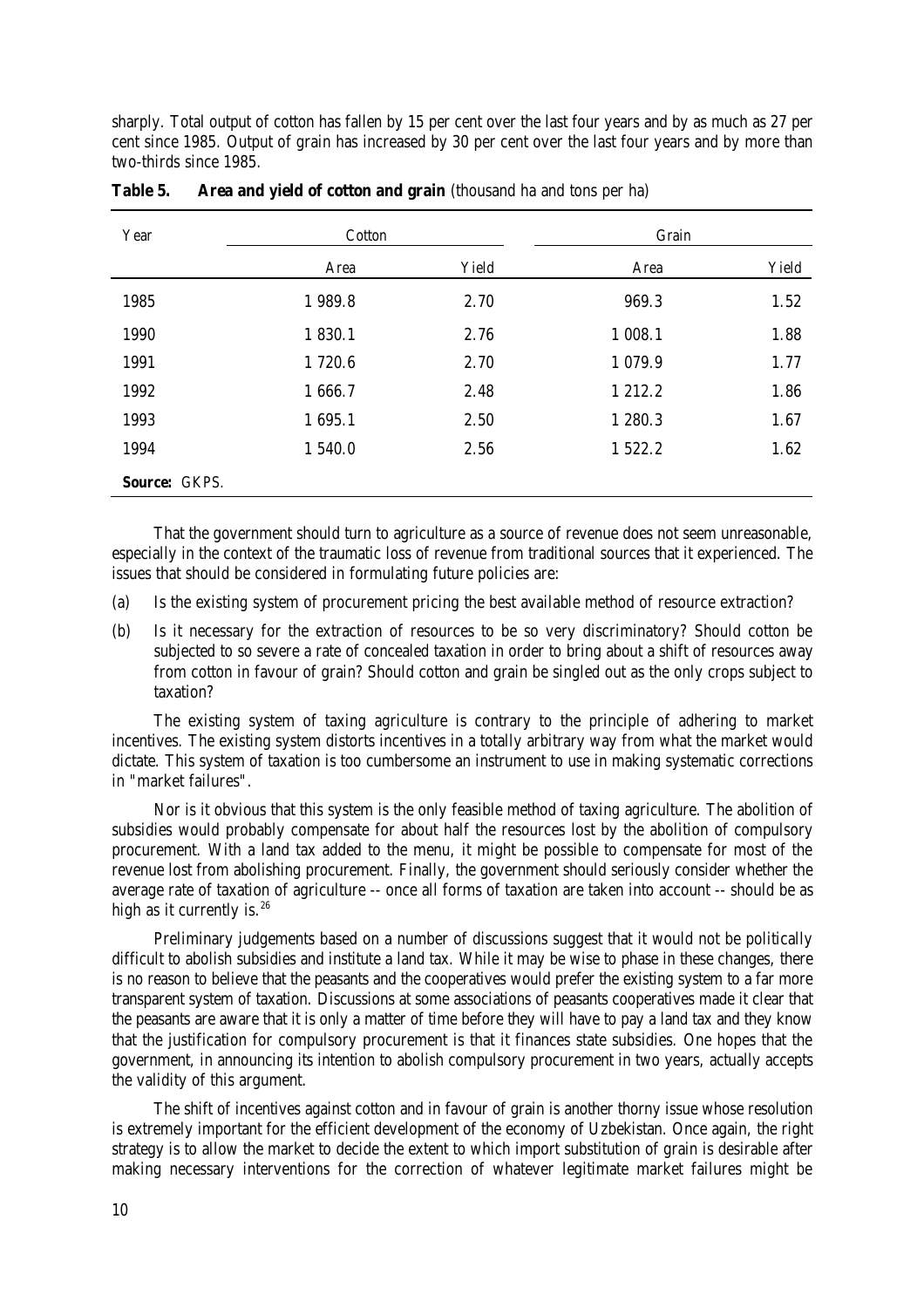identified. The thrust of actual policy appears to have been to decide that it is desirable to substitute the import of grain at the cost of reducing the export of cotton and to adjust all instruments of policy to achieve this outcome. The ratio of the procurement price of cotton to the procurement price of grain has been allowed to drop to about 2.5 or lower, as compared to 3.5 or more in the past. The rate of subsidy has been higher for grain than for cotton. By now the proportion of output subject to state procurement is higher for cotton than for grain. Cotton exports have been subjected to a tax which further reduces the profitability of above quota sales.

Let us consider some of the arguments that are usually advanced to justify the shift of resources in favour of grain. One of the most common arguments is that the specialization in cotton during the Soviet period was artificially encouraged far beyond the dictates of comparative advantage. This was done in order to satisfy the requirements of Soviet economic policy, namely, obtaining a guaranteed supply of a vital industrial raw material. As discussed in the introductory section, incentives during the two decades or so after the mid 1930s were indeed sharply turned in favour of cotton while they were very unfavourable for grain. By the mid 1960s this had been substantially corrected and the incentive to grow grain was improved, though perhaps not quite equalized with that for cotton. This does not justify discrimination against cotton. All that is implied is that incentives for cotton and grain should be equalized. There is no need for different rates of taxation to be imposed on the two crops. Market incentives should be allowed to determine the relative output of the two crops.

Another argument that one encounters is that the claim of higher profitability of cotton compared to grain is not correct because grain cultivation permits double cropping and this generates more profits per hectare than does cotton. Even if this argument is valid, there is again no case for a higher rate of taxation on cotton. One should promote double cropping of grains by providing adequate technical support and allow incentives to be dictated by the market. If double cropping of grain is feasible and more profitable, land will naturally shift away from cotton into grain.

Yet another argument is often made that a shift of land from cotton to grain need not reduce cotton output. By more "intensive" cultivation of cotton, its total production and export revenue can be preserved. This argument is a delusion given the evidence that cotton yields have been declining as a result of the disincentives created by state policy. As Uzbekistan's agriculture rapidly moves in the direction of individual farming, the allocation of resources will increasingly be decided by market incentives, not administrative dictates. It is essential to recognize that individual farming will be inconsistent with administrative preferences if they are not adequately backed by incentives.

Another argument to justify the reduction in cotton area is that cotton is intensive in the use of water which is scarce and that the past pattern of the excessive use of water has been a major contributor to the ecological problems that Uzbekistan is facing. This is an argument for the appropriate pricing of water. The estimates of discrimination against cotton in Annex B allow for the recovery of the cost of water.

A final argument that has sometimes been mentioned is that Uzbekistan should deliberately accept the loss of welfare entailed by promoting grain at the expense of cotton against the dictates of comparative advantage because the country must ensure its food supply. The justification is that it is dangerous to depend on imports for the supply of this essential commodity and, moreover, it is argued that suppliers often exercise monopoly power. These arguments however are greatly exaggerated. Some degree of promotion of grain production, through support for the development of improved seeds and technology, would be desirable and could lead to a steady increase in the proportion of consumption that is produced domestically. But, beyond that, there does not seem to be much insecurity in importing residual requirements of grain. The international market in grains is reasonably competitive. One can monitor trends in the international market to see if they warrant a change in domestic policies. In any case, changes in the world market would be reflected in changed domestic incentives to produce and these would bring about changes in the composition of output. If insurance against uncertainty and insecurity is desired, this can be obtained by creating a buffer stock, the cost of which might be included when calculating comparative advantage on which domestic incentives are based.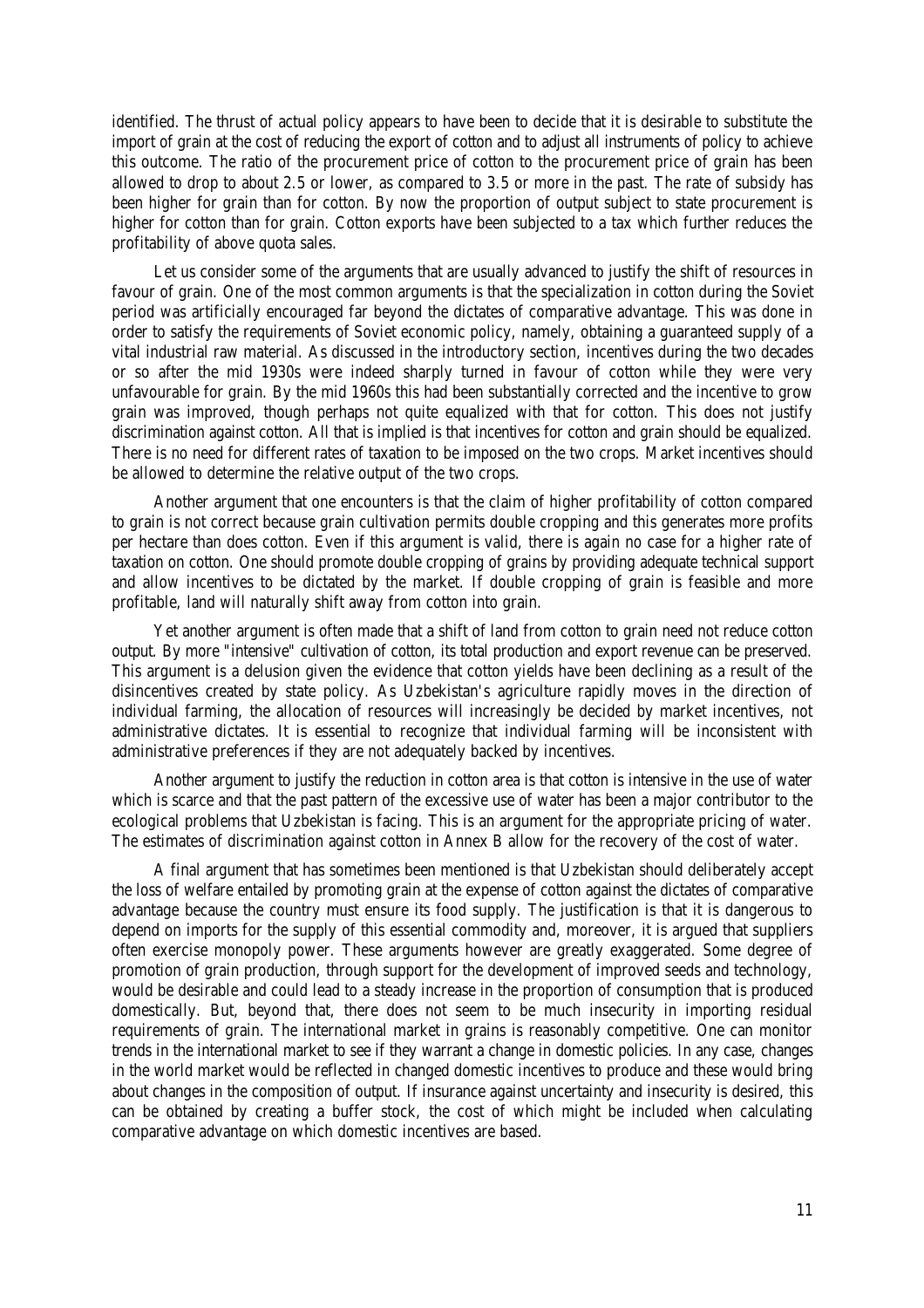The costs to the country of a forced reduction in cotton area, brought about by the discriminatory incentives, could be substantial. First, there is the loss of welfare due to the fostering of a production structure that is contrary to comparative advantage. At the margin, it is cheaper to supply the country with grain by producing cotton and trading internationally than by transferring land from cotton to grain, even after allowing for all cost differences including the cost of carrying a modest buffer stock of food.<sup>27</sup> But there are other important distributional consequences of shifting land from cotton to grain. The shift that has already occurred has created a significant problem of reduced labour demand in farming. At this phase of the transition and given the decline in overall output and income, a decline in the demand for labour may have serious distributional and social consequences.

A final point that needs emphasis is that a continued comparative advantage in the production of cotton does not mean that Uzbekistan will continue indefinitely to be a supplier of raw cotton to the rest of the world. In the context of a complete economic union with the Soviet Union in the pre-independence period, with the effective protection of cotton exports being high, Uzbekistan emerged as the specialized supplier of raw cotton. Almost certainly reliance on market incentives in post-independence Uzbekistan would lead to import substitution, and possibly the export, of cotton textiles. Investment in and initial promotion of textile manufacturing should feature prominently in national economic plans.

#### **5. Conclusions and future policy**

Our review of the agricultural scene in Uzbekistan suggests that many of the changes in policy in the post-independence period have been broadly right. There are however certain important policies that need urgent consideration. The following is a summary of the main policy issues that deserve attention.

- 1. The main direction of institutional change -- transforming the existing kolkhozy and sovkhozy into associations of cooperatives of individual peasant farmers -- is right. This process appears to be going ahead at a very rapid rate. The necessary legal framework should be created to bring the process to a quick completion. Universal access to land and the broad equality of the distribution of land within each local collective unit should be ensured.
- 2. Although the bureaucratic administrative structures of the kolkhozy and sovkhozy are being and should be dismantled,<sup>28</sup> the transformed associations of cooperatives of peasants' and farmers' households should be preserved. At the moment they are performing such essential functions as organizing the transformation and implementing state procurement orders. Once these functions become redundant, these organizations should be able to continue to provide certain services to the farmers, e.g., the distribution of inputs and provision of extension services.
- 3. The focus of institutional transformation should be on the creation of individual farming within the structure of the associations of cooperatives of peasants' and farmers' households. A separate track creating private farmers who are not subject to the same incentive system as the associations seems both unnecessary and disruptive.
- 4. The present system of state procurement orders should be terminated at the earliest possible date. The revenue lost by the termination of state orders could be substantially recouped by a reduction - complete termination unless fully justified -- of subsidies, pricing water appropriately and instituting a land tax. There appears to exist an administrative network that taxes the incomes of individual farmers. It should therefore be feasible to administer a land tax as well and to collect water and other fees. Adjusting to a changed structure of revenues should not be terribly difficult. There should however be a dialogue between donors of foreign aid and the government to determine whether a loan specifically designed to enable the government to make a quick transition from procurement to alternative sources of revenue would ease and hasten the process of adjustment.
- 5. In making the transition, a comprehensive analysis of the aggregate tax burden on agriculture should be undertaken. There are reasons to suspect that the aggregate burden of taxation at present is too high to enable the newly emerging individual farmers to generate adequate resources to meet their investment needs.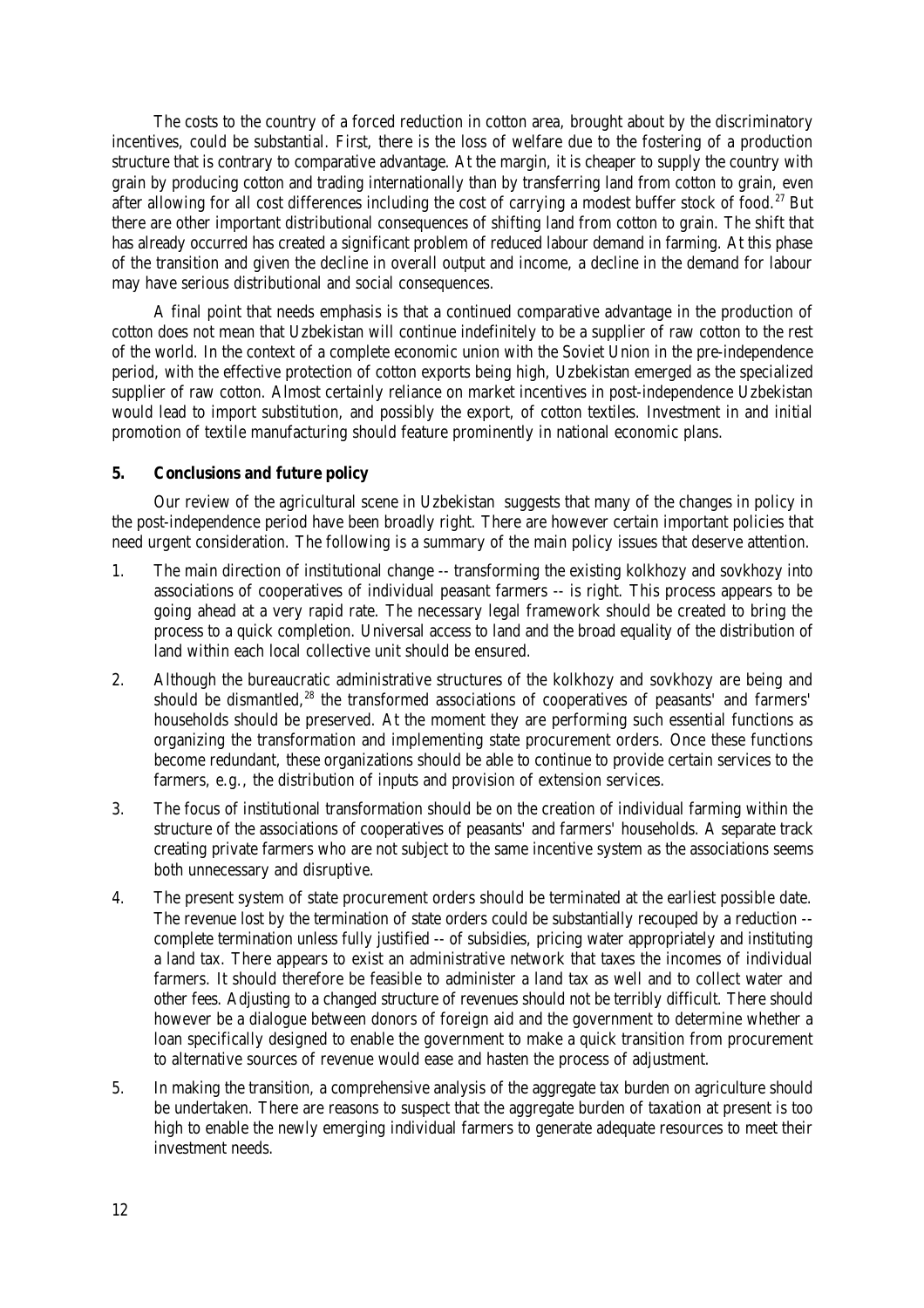- 6. The discrimination against cotton should end and incentives for the production of cotton, grain and other major products should be equalized. The abolition of procurement, the termination of subsidies and an appropriate pricing of inputs are necessary, but not sufficient, for this to occur. The existing export taxes -- principally punishing cotton -- should also be terminated.
- 7. All legitimate policies for moving towards self-sufficiency in grain should be encouraged. These include improvements in the productivity and profitability of grain, through investment in the development of seed and technology.
- 8. The possibility of greatly expanding cotton textile manufacturing should be properly studied and if, as we expect, the results are favourable, a plan to expand the industry should be implemented. It seems almost certain that Uzbekistan has a comparative advantage in cotton textiles. At worst this comparative advantage will have to be realized by treating the industry as an infant and providing it with some initial promotion.
- 9. Even after reforms of the incentive system, the rural economy may face a problem of inadequate demand for labour. In the absence of reforms the problem would be far greater in magnitude. It is therefore a priority to consider organizing a public works programme to employ redundant rural labourers. The purpose of the programme would be to develop rural infrastructure and create productive assets. It is unlikely that substantial resources can be found from the state budget for this purpose. However the associations of cooperatives of peasants' and farmers' households can be given the important task of organizing capital construction works on a voluntary basis for the benefit of individual farmers. If the distribution of land is egalitarian, a basis will exist for the organization of such work, the benefits of which will accrue equally to all.
- 10. The transition to individual farming will leave labour poor households in a particularly vulnerable position. The government has an existing programme, operating through *mahalla* committees, to assist vulnerable households. This programme must monitor changing conditions and be alert to provide protection to households that fail to benefit from the transition to individual farming.
- 11. The phasing out of the kolkhozy and sovkhozy means that the welfare services that they provided are being curtailed. In Uzbekistan the number of such services was rather limited, compared, for example, with the services provided by the Chinese communes before they were dismantled in the early 1980s. Even so, as Annex A shows, certain services have been reduced beyond acceptable limits. The state should find resources to protect these services through its local government network.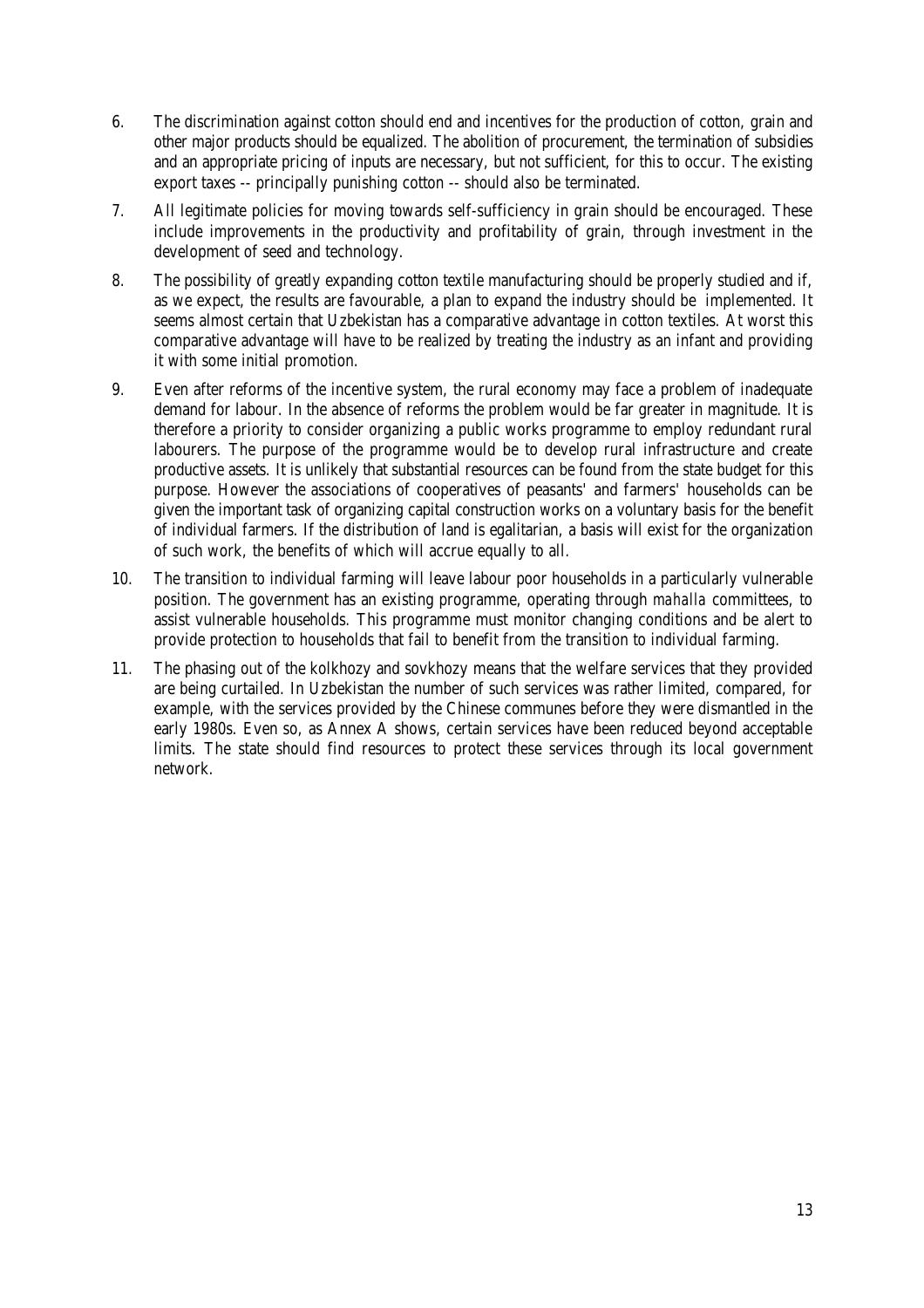#### **ANNEX A**

# **Transformation of Collective Agriculture: Illustrative Case Studies**

Kolkhoz Murad Juraiev (formerly Kolkhoz Khalkabad) in Ishtikhon raion in Samarkand oblast has recently transformed itself into an association of cooperatives of peasants and farmers households. It has divided its 2,200 households, with 13,000 people and 3,100 kolkhoz members, into 23 cooperatives of peasants and farmers. The cooperatives were formed along the lines of the former brigades. Each cooperative is a group more in the sense of having historically belonged to the same brigade and kolkhoz than in the sense of farming cooperatively.

The distribution of land was based on the number of able-bodied workers per household. A household with an average number of workers received a minimum of about 1.5 ha of land (total irrigated land was 3,564 ha or 1.62 ha per household). Households with more productive workers or more productive resources received more land.<sup>29</sup> The contract is initially signed for 10 years with the provision that if land is not properly used the Association can terminate the contract. The expectation is that the contract will be of indefinite duration provided the land is properly used and, moreover, that it will be inherited by one's children. Land can not be sold or exchanged.

The Association receives from each household 10-20 per cent of its income as payment for the use of the land. The payment is usually not very transparent and depends on the nature of each contract. For grain and cotton it usually amounts to the sale to the Association of the amount of the state procurement order at a fraction of the procurement price and the contribution of an agreed proportion of the revenue or output of the above-quota sales. For other products, payments can take a variety of forms: an agreed cash payment or the sale to the Association of an agreed amount at an agreed price or a combination of these methods. $30$ 

The Association uses its income to administer the transformation and operation of the 23 cooperatives of households, engage in capital construction and in the provision of common services (e.g,, operation of kindergartens, contribution to the maintenance of a sanatorium and some welfare services). It however appears that its capital construction and common services activities are far fewer than that of the kolkhoz in the past. The Association's bureaucracy is a tiny fraction of the bureaucracy of the kolkhoz in the past. In 1989 the kolkhoz had 104 employees (those on the kolkhoz payroll as accountants, specialists and other employees at a fixed wage -- not the members of the kolkhoz). The total number of employees of the Association is down to four in 1995! In 1989 the kolkhoz operated five kindergartens which employed 70 teachers. Today the number of teachers is down to 27. The Chairman of the Association argued that the number of students in the kindergartens has declined because of a decline in the birth rate. But obviously the decline in the number of teachers has been far more rapid than the decline in the number of children.

The area of land under cotton fell from 2,000 ha in 1991 to 1,386 ha last year, a 31 per cent decline! This happened in spite of the fact that the yield of cotton in this area is much higher (3.25 tons per ha) than the national average and the quality of cotton, as evidenced in the unit price of the above-quota sales, was far superior to the average. The Chairman of the Association agreed that total employment in agriculture has declined substantially due to the shift of land from cotton to grain but said that employment in small business and other activities has increased.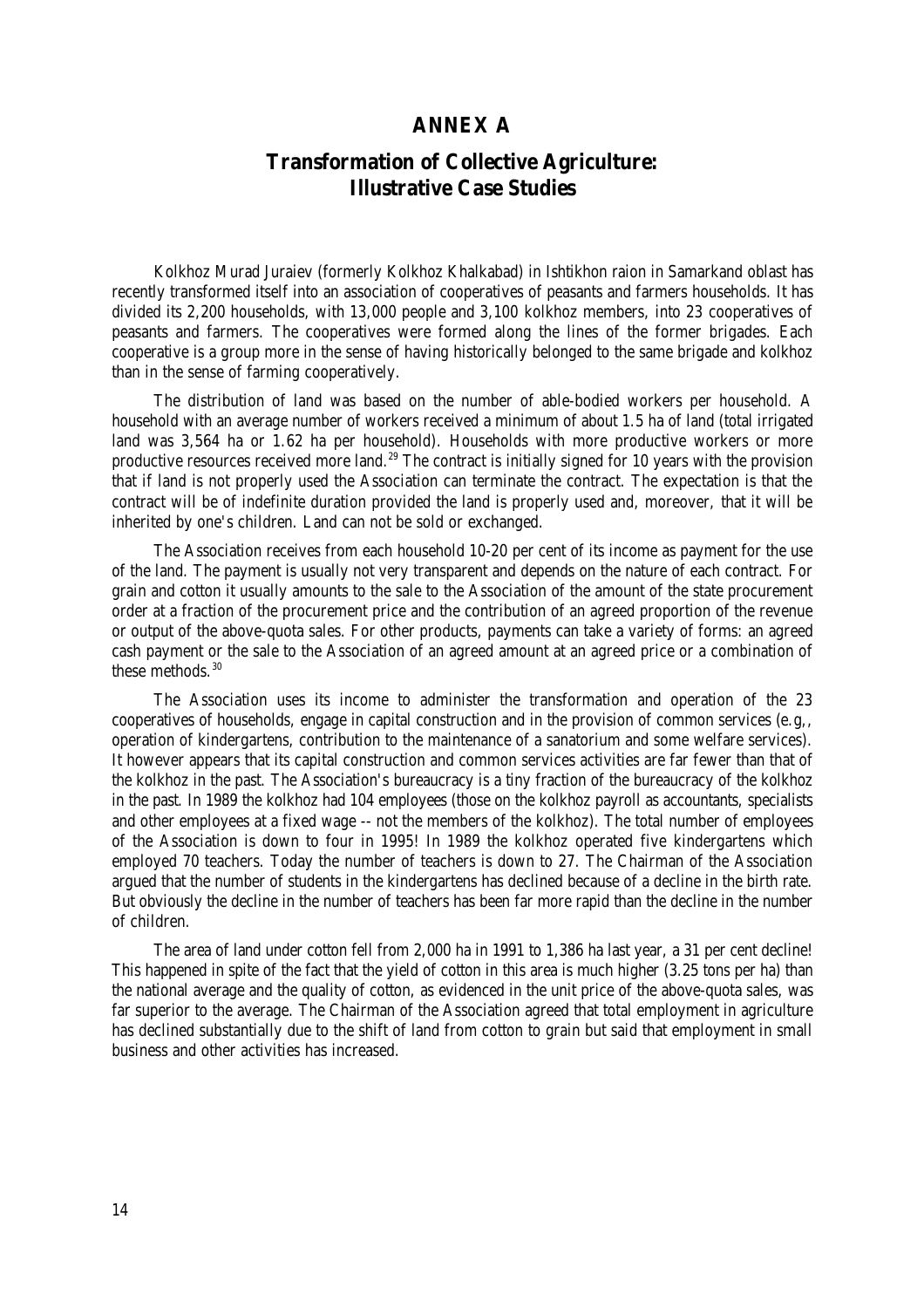## **ANNEX B**

|      | Current ruble                   | Exchange rate            |        | Price index                                |
|------|---------------------------------|--------------------------|--------|--------------------------------------------|
|      | per ton                         | Official                 | Market | $1988 = 1.00$                              |
| 1976 | 562                             |                          |        | 0.77                                       |
| 1988 | 816                             | 0.61                     |        | 1.00                                       |
| 1989 | 900                             | 0.63                     | 8.9    | 1.02                                       |
| 1990 | 1 000                           | 0.59                     | 19.3   | 1.10                                       |
|      | Current sums per ton            | Sums per dollar          |        | In sums                                    |
| 1993 | 120                             | 2.43                     |        | 3.38                                       |
| Oct. |                                 |                          |        |                                            |
| 1994 | 1 200                           | 20.00                    | 31.0   | 29.61                                      |
| Oct. |                                 |                          |        |                                            |
|      | Procurement price in current \$ |                          |        | Index of procurement                       |
|      | Official rate                   | Market rate              |        | price at constant<br>1988 purchasing price |
| 1976 |                                 |                          |        | 730                                        |
| 1988 | 1 3 8 8                         |                          |        | 816                                        |
| 1989 | 1 4 2 9                         | 101                      |        | 882                                        |
| 1990 | 1695                            | 52                       |        | 909                                        |
| 1993 | 49                              | $\overline{\phantom{0}}$ |        | 36                                         |
| Oct. |                                 |                          |        |                                            |
| 1994 | $60\,$                          | 39                       |        | 41                                         |
| Oct. |                                 |                          |        |                                            |

#### **Table B.1. Procurement Price of Cotton**

**Note**: Price index is the most difficult thing to construct. Depending on the method used, post 1990 estimates would change violently. The method used here is as follows: 1988 to 1992 January: Industrial wholesale price index shown in World Bank, *Uzbekistan Economic Memorandum*, Volume II. Between 1992 January and 1993 October, wholesale price index shown in IMF, *Economic Reviews,* Uzbekistan, 1994. Between 1993 October and 1994 October, the consumer price index from GKPS. The 1976 price is based on the USSR price index with 1988 as base (reported in World Bank, *Historically Planned Economies*). Exchange rates are from the above World Bank source except for October 1994 which is from the Central Bank. Procurement prices are from Azizur Rahman Khan and Dharam Ghai, *op. cit*. for 1976 and from the Institute of Market Reforms for other years.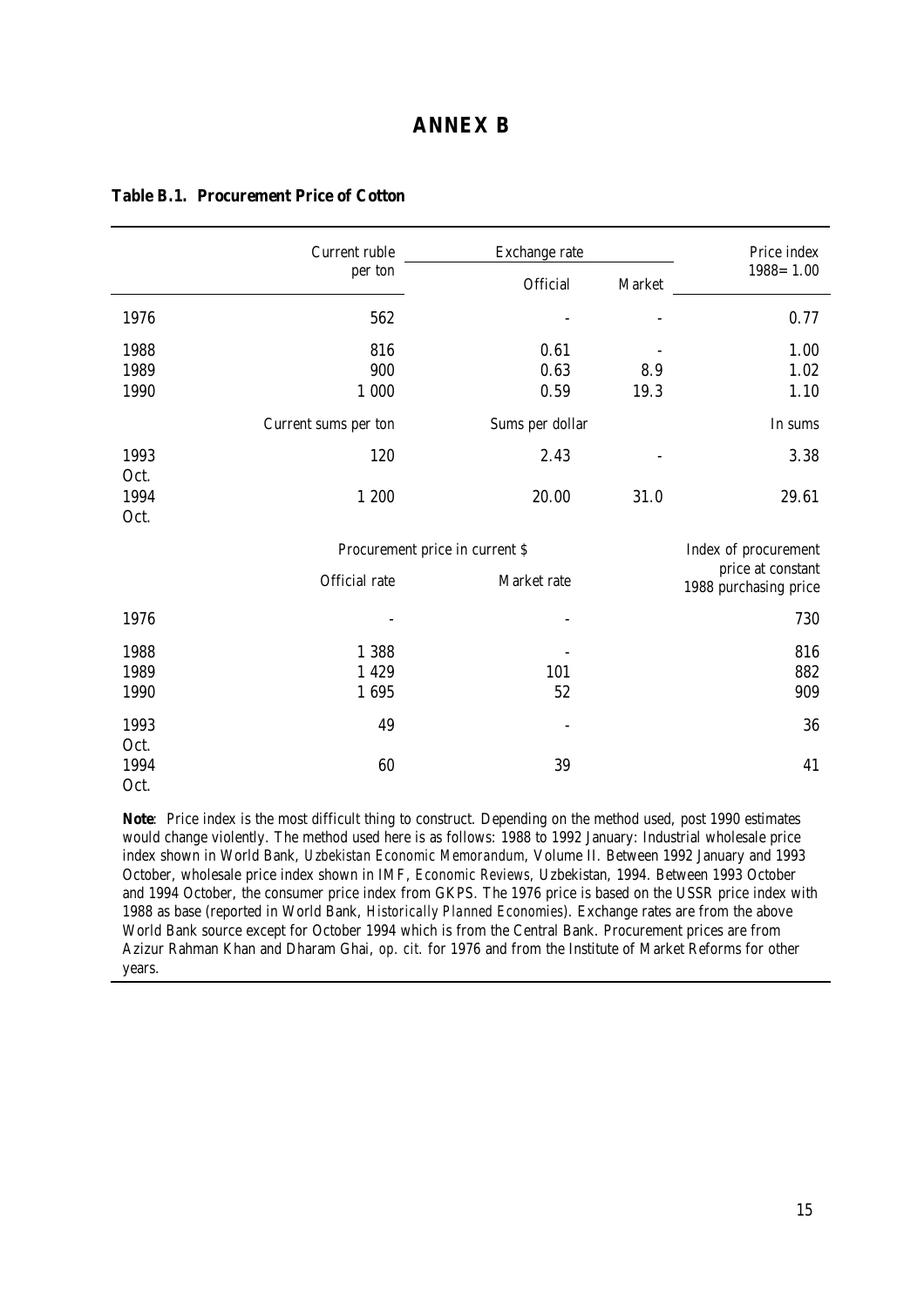#### **Table B.2. Resource Extraction from Procurement**

#### *Cotton*

This is based on what resource extraction would be with prices and quantities in the 1994/95 season and state procurement order rates of 1995. Export price has been very high. Hence we use only 75 per cent of it during the season after deduction for transport cost. This comes to \$1,575 per ton of fibre or \$525 per ton of raw cotton.

The World Bank estimates \$100.05 subsidy per ton of production in 1993 (World Bank, *Uzbekistan Economic Memorandum*, Vol.II, 1994). Assume that all of it is additional payment on procurement, i.e., an additional \$167 per procured ton. Procurement price per ton = \$60 (sum value converted at official rate in October 1994). Thus total payment, direct and indirect, per ton procured = \$227. This is 43 per cent of the net value of a ton of cotton. Net receipt of the state per ton = \$298 or \$703 million on total procurement of 2.36 million tons.

#### *Grain*

Wheat procurement price is 500 sum  $=$  \$25. Total subsidy is \$34 million (World Bank, Ibid) on an output of 581,400 tons. Assume it is entirely paid to the 290,700 tons procured, i.e., \$117 per ton procured. Thus total direct and indirect payment per ton procured = \$142. Import price per ton including transport cost is approximately \$180 (this is considerably higher than the cheapest source of import). Thus total payment, direct and indirect, per ton is 79 per cent of the alternative cost. Government "revenue", i.e., saving due to domestic procurement (after subsidy) rather than external procurement is \$38 per ton or a total of \$11 million. If the government saving per ton of procurement for all grain was the same, then total government revenue on 1.23 million tons of procurement was \$47 million.

Needless to repeat that the estimates are very rough. There is however little doubt that the orders of magnitude are broadly right.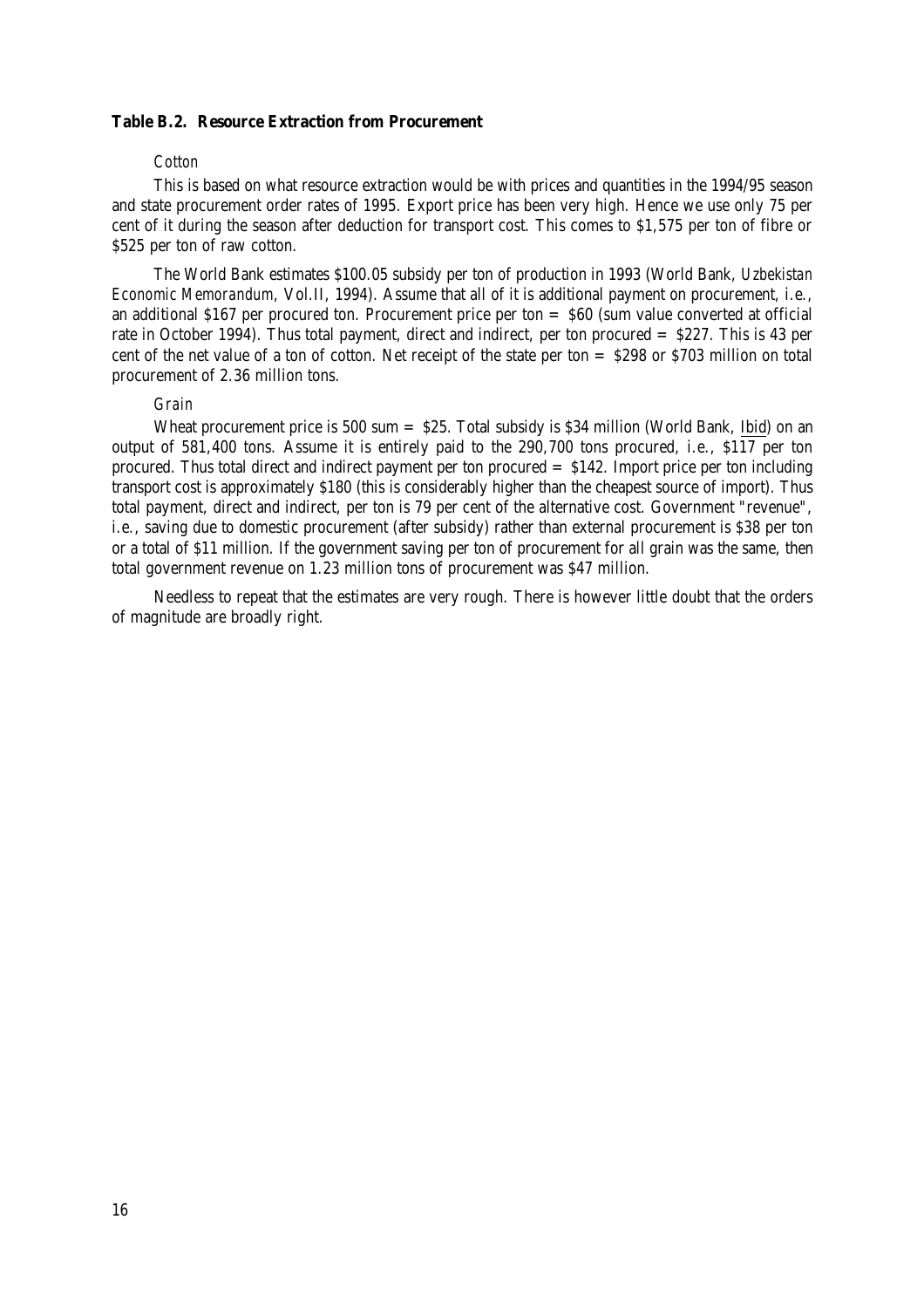#### **Notes**

- $\overline{a}$ 1. For references to these and other historical data for the region see Azizur Rahman Khan and Dharam Ghai, Collective Agriculture and Rural Development in Soviet Central Asia, London: Macmillan, 1979.
- 2. This contemporary Soviet estimate compares with the yield officially estimated to be 2.56 tons in 1994 (see Table 5). Whether the difference is due to a reduction in yield over time, or to an overstatement of output estimates in the past, or both is something that needs to be resolved. One hears of current official admissions of overstatement of past output although we have not seen a careful analysis of the extent of overestimation. As Table 5 shows, there has been a fall in yield in recent years as well. It is also important to emphasize that the high yield per hectare does not by itself represent high efficiency in the production of cotton. Output per worker was very low and there are indications that the use of water and other inputs in cotton cultivation was inefficient.
- 3. The cost estimates are for the 1970s. They are not available for the 1950s.
- 4. See Azizur Rahman Khan and Dharam Ghai, op.cit. for details.
- 5. Later in this chapter we shall address these questions in the context of Uzbekistan's future development. A tentative answer to the question seems to be that the specialization in cotton was perhaps broadly consistent with Uzbek agriculture's comparative advantage. It is however almost certain that in the absence of complete economic union with the rest of the USSR, Uzbekistan would have used substantial proportions of its cotton production for textiles manufacturing for domestic consumption and, possibly, exports.
- 6. The question of "concealed" taxation is complex and an accurate estimate would require information on the pricing of all inputs as well as outputs of the goods that the agricultural sector sold and purchased. See Azizur Rahman Khan and Dharam Ghai, op.cit. for some discussion of the issues involved.
- 7. In 1975 earnings in industries were 32 per cent higher than the earnings in Kolkhozy in Uzbekistan. The difference for the USSR was 43 per cent.
- 8. The official survey results as reported in World Bank, Uzbekistan: An Agenda for Economic Reform, 1993, p.98. The poverty income threshold of 75 rubles, used during the Soviet period, perhaps exaggerates the minimum nutritional and human needs that countries at levels of development comparable to Uzbekistan's typically use to characterize absolute poverty. This however does not invalidate the hypothesis that the incidence of poverty increased.
- 9. This is based on a linear interpolation of the proportion of population below specified income levels.
- 10. Note that according to the GKPS, Uzbekistan in Figures for 1993, Tashkent 1994, the proportion of the population living in rural areas increased from 59.7 per cent in 1991 to 61 per cent in 1994.
- 11. This estimate is somewhat dated, referring to the mid 1970s (see Azizur Rahman Khan and Dharam Ghai, op.cit.). It is however not obvious if this has changed and, if so, in what direction.
- 12. This is arrived at as follows:  $U=1$ -(D/S) where  $U=$  index of change in the degree of underemployment ( $U=0$  represents unchanged degree of underemployment),  $D=$  the index of labour use  $(D=1)$  means unchanged labour use as compared to the benchmark year) and  $S=$  the index of labour supply  $(S=1)$  means unchanged supply of labour). In this case  $D=0.90$ ,  $S=1.25$ , hence  $U=0.28$ .
- 13. This is given by 1-(YA/S) where  $YA =$  the index of agricultural output and  $S =$  the index of agricultural employment (labour supply). By 1994 YA was 0.962 and S was 1.25 so that the fall in agricultural output per worker was 23 per cent.
- 14. During field visits to kolkhozy, cooperatives and local administrative agencies, it was universally accepted that the shift of land from cotton to grain reduced agricultural employment. Nearly universally it was claimed that the problem was alleviated by an expansion in employment in services and non-farm activities. Note that such increases should have been captured by the employment figures for non-agricultural sectors in Table 2.
- 15. Output per unit of land, the scarce factor of production, has been higher in kolkhozy than in sovkhozy. In addition, the overall unit cost was lower in kolkhozy than in sovkhozy. Output per worker has been higher in sovkhozy than in kolkhozy but this has been due to much larger amounts of capital and complementary resources per unit of labour in the sovkhozy. See Azizur Rahman Khan and Dharam Ghai, op.cit